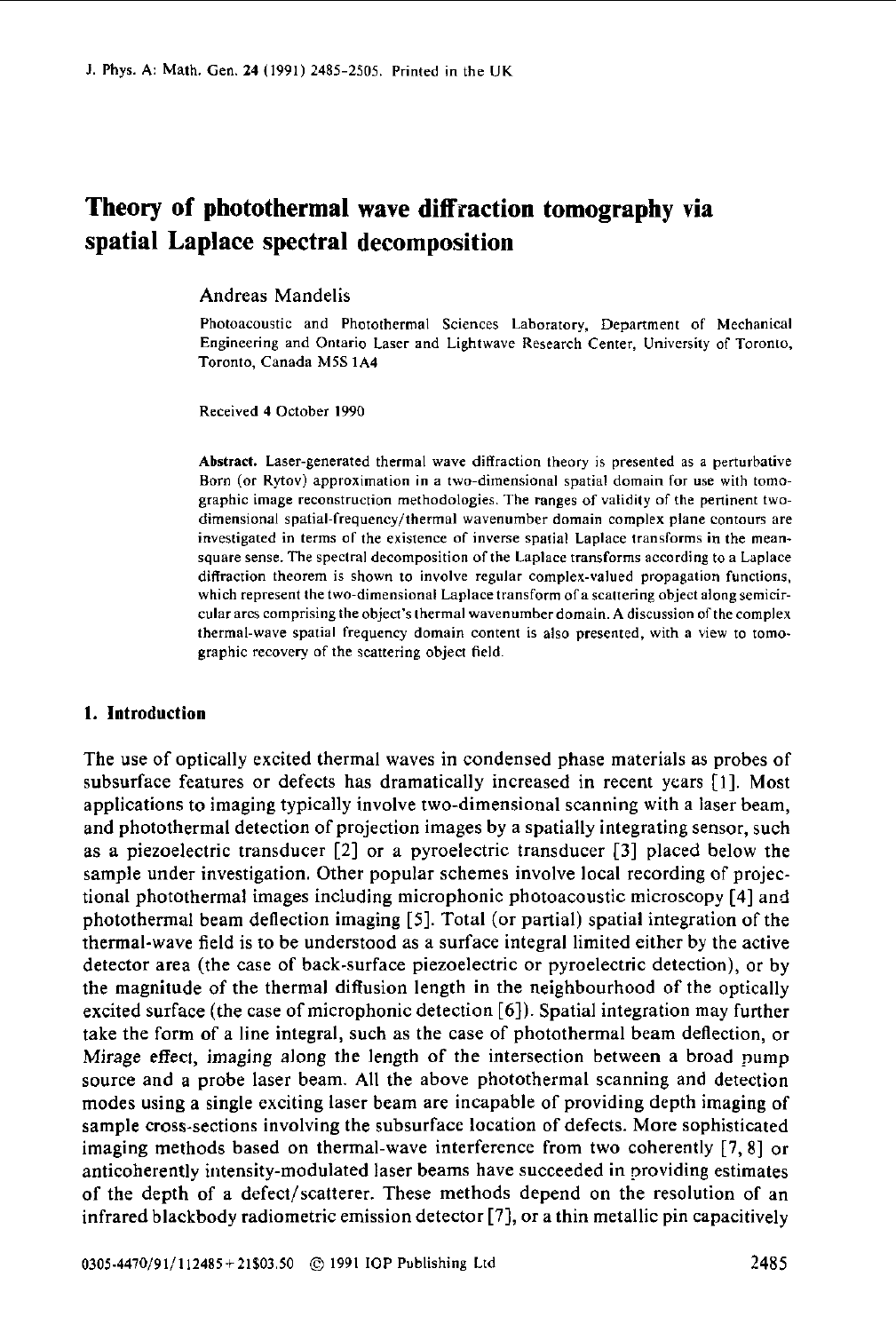coupled to a pyroelectric detector **[9],** to measure the local value of the thermal-wave field across the back-surface of a sample, i.e. in the transmission mode. **A** photothermal method based on the Mirage effect **has** been utilized to obtain depth information on the presence of defects by means of a tomographic-like procedure **[lo],** limited by the line-integral nature of the probe laser beam to point-by-point reconstruction of projectional images upon correlation **of** angular scans. This technique, however, cannot yield proper tomographic imaging of cross-sectional planes in materials, due to the lineintegral nature of the probe beam. Recently, a new tomographic method, based on the detection of thermal waves by a thin-film pyroelectric detector **[9]** has been utilized to generate cross-sectional thermal-wave tomograms for the first time [ **111.** Reconstructions of material cross-sections were obtained based on modification of algorithms, which were originally developed for X-ray tomograms. Such ray-like treatment of the highly dispersive, diffusive thermal-wave field can only be used as a crude approximation; it was made apparent immediately **[ll]** that, because of diffraction (and, perhaps, refraction), more accurate models of the thermal-wave propagation had to be considered in order to achieve undistorted reconstructions and improved spatial resolution. There have been several theoretical models of thermal-wave propagation, based on wave mechanics in three dimensions in homogeneous **[12,13]** and anisotropic **[I41**  media. For the consideration of the tomographic theory iri the present work, it was found most convenient to treat the photothermal wave propagation in terms of a spatial Laplace transform diffractive formalism derived from the highly damped nature of these pseudowaves **[15].** 

In this paper we present the theoretical basis for photothermal wave diffraction tomography in the limit of a perturbative first Born (or Rytov) approximation for laterally translationally invariant solids and defects in solids. Unlike the standard spatial Fourier transform approach familiar from optical image analysis [ **161,** careful consideration **of** the parameter range and convergence of inversion integrals along appropriate contours associated with the complex spatial Laplace domain variables must be given. The pivotal role **of** the Dirac delta function as a closure relation towards obtaining analytical bounded inversions in the complex thermal-wave spatial frequency domain and its interpretation in terms of Cauchy principal value integral forms is investigated in formulating the forward propagation field problem. Spectral decomposition of the Laplace variables in the complex plane of spatial frequencies is shown to lead to a Laplace diffraction theorem and spectral coverage criteria akin to those found in ultrasonic tomography **[17].** 

## **2.** Green's function formulation of the forward thermal-wave diffractive tomographic problem

On harmonic optical excitation of the boundary S enclosing some inhomogeneous region in space, *R,* and having the functional form

$$
I(\mathbf{r}, t) = I_0(\mathbf{r}) \exp(-\mathrm{i}\omega t) \tag{1}
$$

where *I* is the incident optical irradiance on *S* and  $\omega = 2\pi f$  is the optical beam intensity modulation angular frequency, the resulting photothermal wavefield in *R* can be described fully by the equation [ **181** 

$$
\nabla K(\mathbf{r}) \cdot \nabla T(\mathbf{r}) + K(\mathbf{r}) \nabla^2 T(\mathbf{r}) + i\omega \rho(\mathbf{r}) c(\mathbf{r}) T(\mathbf{r}) = 0
$$
 (2)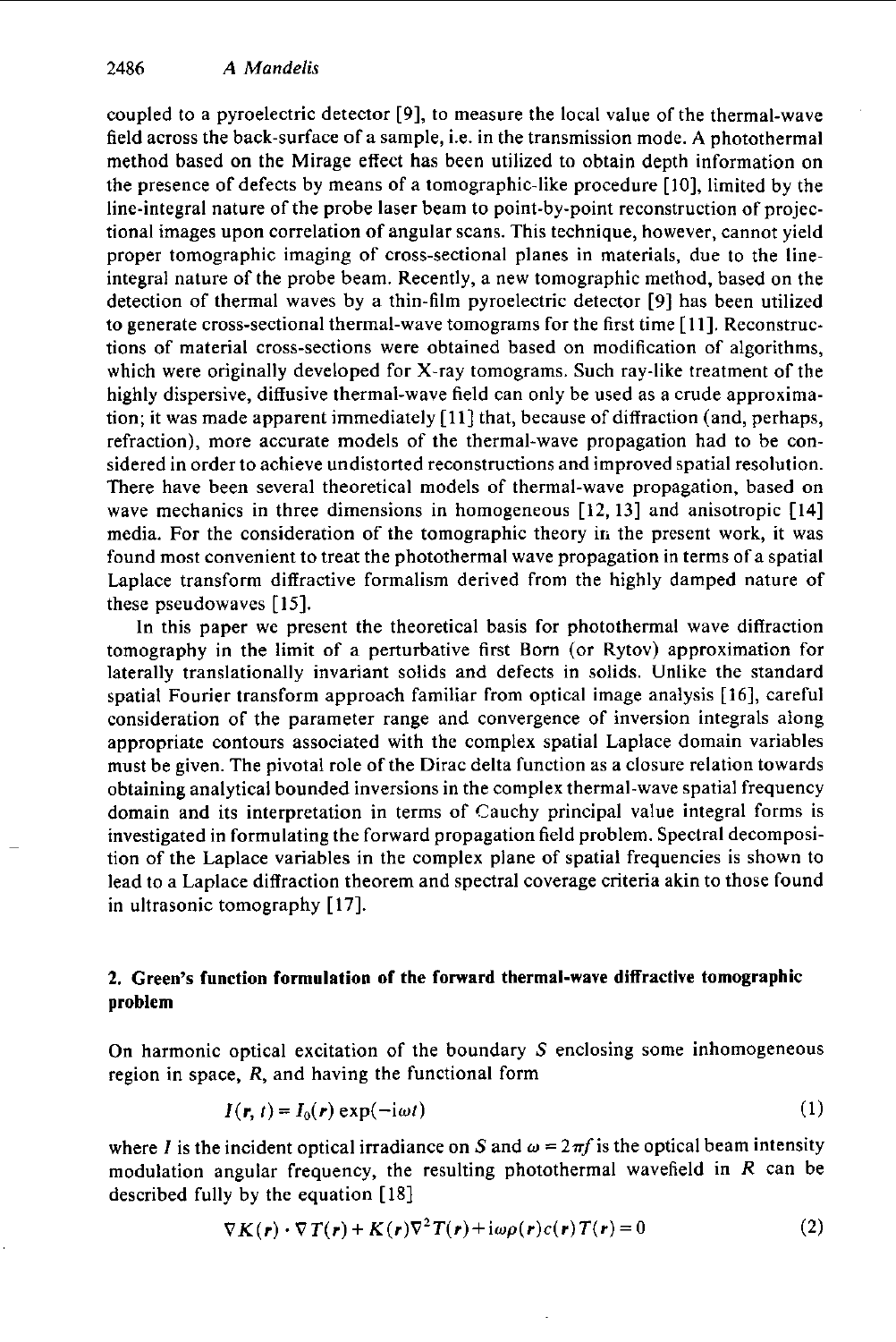where  $T(r)$  is the spatial part of the modulated temperature field,

$$
\Theta(\mathbf{r}, t) = T(\mathbf{r}) \exp(-i\omega t) \tag{3}
$$

and  $K(r)$ ,  $\rho(r)$ ,  $c(r)$  are the coordinate-dependent thermal conductivity, density and specific heat of the matter in *R* at location *r* from a suitably chosen origin. Equation *(2)* may he written in the form

$$
\nabla^2 T(\mathbf{r}) + \mathbf{i} \left( \frac{\omega}{\alpha(\mathbf{r})} \right) = -\left( \frac{\nabla K(\mathbf{r})}{K(\mathbf{r})} \right) \cdot \nabla T(\mathbf{r}) \tag{4}
$$

where

$$
\alpha(\mathbf{r}) \equiv K(\mathbf{r})/\rho(\mathbf{r})c(\mathbf{r})
$$
\n(5)

is the local thermal diffusivity. In the case where the thermal conductivity of the matter in *R* does not vary drastically with position, so that the fractional change of  $K(r)$  in one local thermal wavelength (see below) is small, the right-hand-side of equation **(4)**  may be neglected, which then yields the Helmholtz pseudowave equation [15]

$$
(\nabla^2 + \tilde{k}^2(\mathbf{r})) T(\mathbf{r}) = 0. \tag{6}
$$

In equation (6)  $\tilde{k}(r)$  is the complex thermal wavenumber given by

$$
\tilde{k}(\mathbf{r};\,\omega)=(1+i)(\omega/2\alpha(\mathbf{r}))^{1/2}\equiv k(\mathbf{r};\,\omega)\,\mathrm{e}^{\mathrm{i}\pi/4}\qquad\qquad(7)
$$

with the local thermal wavelength defined as

$$
\lambda_{i}(\mathbf{r};\,\omega)=2\pi(\alpha(\mathbf{r})/\omega)^{1/2}.\tag{8}
$$

In what follows all quantities hearing a tilde are understood to have the complex dependence designated in equation **(7),** i.e. equal real and imaginary components in the first quadrant of the relevant variable.

Letting the thermal diffusivity of the (assumed homogeneous) medium surrounding the object region *R* be  $\alpha_0$ , equation (6) may be replaced by a modified Helmholtz pseudowave equation:

$$
(\nabla^2 + \tilde{k}_0^2) T(\mathbf{r}) = -F(\mathbf{r}) T(\mathbf{r})
$$
\n(9)

where

$$
F(r) = \begin{cases} \tilde{\mathcal{K}}_0^2(n^2(r)-1) & r \in R \\ 0 & r \notin R \end{cases}
$$
 (10)

and

$$
\tilde{k}_0 = (1+i)(\omega/2\alpha_0)^{1/2} \equiv k_0 e^{i\pi/4}
$$
 (11)

and

$$
n(\mathbf{r}) = (\alpha_0/\alpha(\mathbf{r}))^{1/2}.
$$
 (12)

 $n(r)$  is a measure of the variation of the values of the thermal diffusivity in the scattering object *R* from that of the surrounding (reference) region  $R_0$ . The ratio in equation (12) has been symbolized by *n(r)* deliberately, to **suggest** the analogy of this parameter to the effects of variations in the refractive index in conventional optical propagating fields. Upon separating out the thermal-wave field into incident and scattered components,

$$
T(\mathbf{r}) = T_{\mathrm{i}}(\mathbf{r}) + T_{\mathrm{s}}(\mathbf{r}) \tag{13}
$$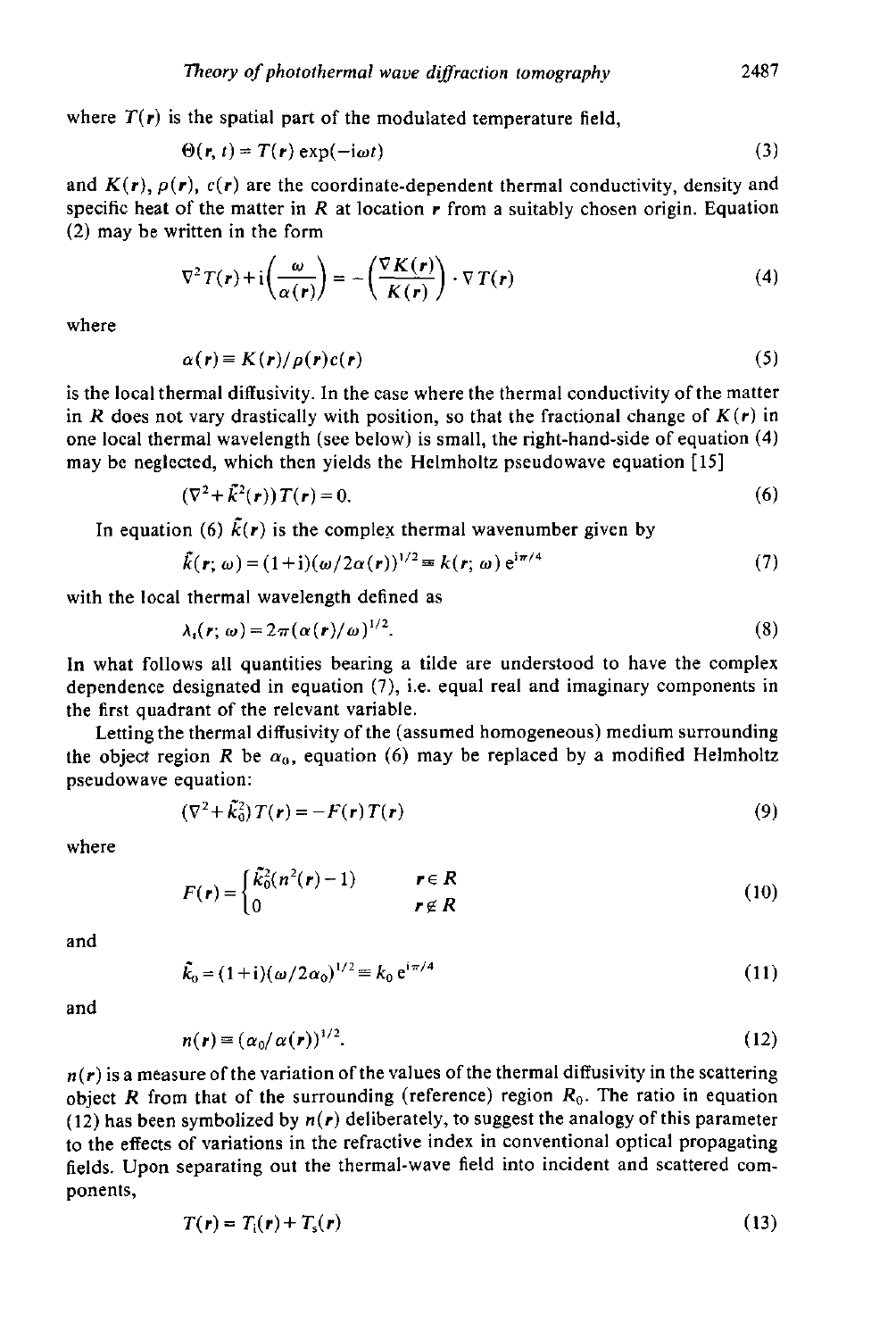and using the free-space Green's function, one obtains [19]

$$
T_s(\mathbf{r}) = \int_{A_0} \int F(\mathbf{r}_0) T(\mathbf{r}_0) G_0(\mathbf{r}|\mathbf{r}_0) \, dA_0 \qquad \mathbf{r} \in (R, S). \tag{14}
$$

In equation (14) the integration is performed over the slice  $A_0$  of the spatial object region *R* enclosed by the boundary line *S*;  $T_s(r)$  is assumed to be subject to any appropriate homogeneous Dirichlet or Neumann conditions at the source-coordinate boundary  $r_0^s$ , and so is the  $G_0(r|r_0)$  on both  $r_0^s$  and  $r^s$  (observation-coordinate) boundaries. If the thermal-wave source point  $r_0$ , and/or observation point r, are not infinitesimally close to the boundary *S,* then [19]

$$
G_0(\mathbf{r}|\mathbf{r}_0) = G_0(\mathbf{r} - \mathbf{r}_0). \tag{15}
$$

In the case of a weakly scattering field,  $|T_{\lambda}(r)| < |T_{i}(r)|$ , the first Born approximation to the integral equation (14) can be written:

$$
T_{\rm s}(\boldsymbol{r}) \approx T_{\rm B}(\boldsymbol{r}) = \int_{A_0} \int F(\boldsymbol{r}_0) T_{\rm i}(\boldsymbol{r}_0) G_0(\boldsymbol{r} - \boldsymbol{r}_0) \, \mathrm{d}A_0. \tag{16}
$$

Upon describing the propagating thermal-wave field in the functional form

$$
T(\mathbf{r}) = \exp(\psi(\mathbf{r})) \qquad \psi(\mathbf{r}) = \psi_i(\mathbf{r}) + \psi_s(\mathbf{r}) \qquad (17)
$$

so that  $T_i(r) = \exp(\psi_i(r))$ , the scattered field can be formally expressed in the first Rytov approximation:

$$
\psi_{\rm s}(r) = \frac{1}{T_{\rm i}(r)} \int_{A_0} \int F(r_0) T_{\rm i}(r_0) G_0(r - r_0) \, \mathrm{d}A_0. \tag{18}
$$

Whether in the Born or in the Rytov representation, the validity of the above general three-dimensional considerations to two-dimensional slice theory for diffractive thermal-wave tomographic applications will be assumed to hold if the object space *R*  does not vary rapidly (i.e. it is effectively translationally invariant) within a thermal wavelength in the direction perpendicular to the cross-sectional plane (or set of parallel planes) of interest. **A** similar assumption has been employed **[20]** to develop a twodimensional wave theory for ultrasonic tomographic imaging *of* material cross-sections **[21].** Under these conditions, we approach the photothermal-wave forward tomographic problem in the two-dimensional geometry of figure **1,** which corresponds to the pyroelectric detection scheme  $[9, 11]$ . The experimental ability to scan both finite size source (laser) and detector (pin probe) apertures renders the geometry of figure 1 qualitatively identical to that used for ultrasonic synthetic aperture diffraction tomography [21], as well as the one used for well-to-well imagingoffset vertical seismic profiling in geophysical diffraction tomography **[22].** In the context of equation **(9),**  the free-space thermal-wave Green's function in the two spatial dimensions  $(x, y)$  of figure 1 is given by

$$
(\nabla^2 + \tilde{k}_0^2) G_0(\mathbf{r}|\mathbf{r}_0) = -\delta(\mathbf{r} - \mathbf{r}_0). \tag{19}
$$

Use can be made of a spatial Laplace transform formulation pertinent to the thermalwave problem [15],

$$
\hat{g}_0(\tilde{\boldsymbol{K}}_s|\boldsymbol{r}_0) = {}^2\mathscr{L}(G_0(\boldsymbol{r}|\boldsymbol{r}_0)) = \int_{A_0} \int G_0(\boldsymbol{r}|\boldsymbol{r}_0) \exp(-\tilde{\boldsymbol{K}}_s \cdot \mathbf{r}) d^2 \boldsymbol{r}
$$
 (20)

where  $\tilde{\mathbf{K}}_s$  is the complex spatial wave vector of the scattered thermal-wave field,

$$
\tilde{\mathbf{K}}_{\rm s} = 2\pi \tilde{\mathbf{f}}_{\rm s} = \tilde{k}_{\rm a} \hat{\mathbf{i}} + \tilde{k}_{\rm \beta} \hat{\mathbf{j}} \tag{21}
$$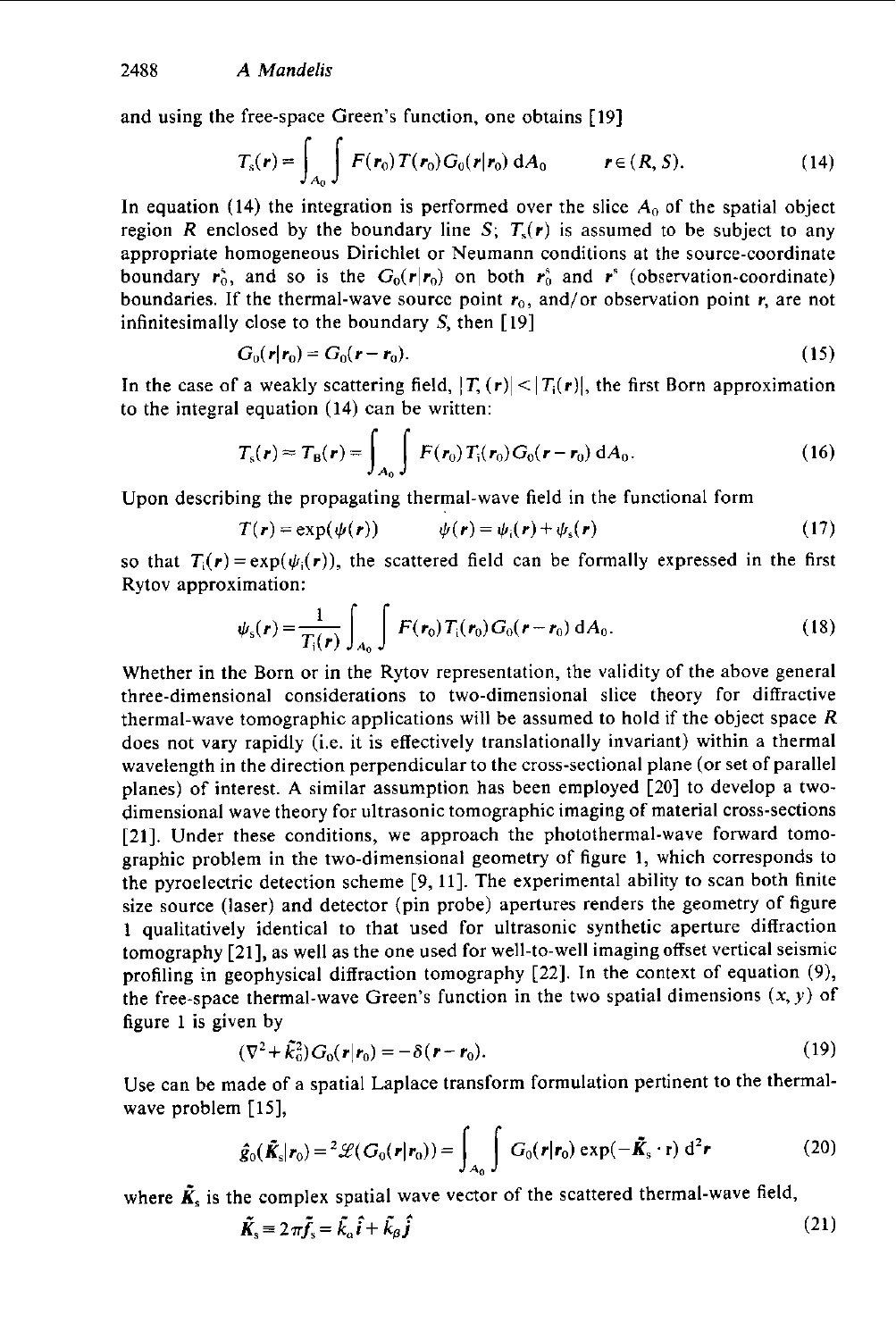

*Figure 1.* **Geometry** *for* **synthetic aperture photothermal-wave diffraction tomography using scanning thin-film pypelectric detection. The sample thickness** *I* **is assumed uniform The sample surface lies at**  $y = 0$ **. For each position of the laser beam waist on line**  $y = 0$ **(transmitting aperture), the metal pin detector measures the thermal-wavefield characteristics (amplitude and phase) along the back surface**  $y = l$  **line. The thin-film pyroelectric transducer in contact with the sample at**  $y = l$  **is assumed to be of negligible thickness compared tu** *I* **and thus entirely thermally thin at audio modulation frequencies.** 

and  $f_s$  is the complex scattered spatial-frequency vector. Upon transformation of equation (19) and use of the vanishing boundary condition for  $G_0(r^s|r_0)$ , the formal solution for  $\hat{g}_0$  is

$$
\hat{\mathbf{g}}_0(\tilde{\mathbf{K}}_s|\mathbf{r}_0) = \frac{e^{-\tilde{\mathbf{K}}_s \cdot \mathbf{r}_0}}{\tilde{\mathbf{K}}_s^2 - \tilde{\mathbf{K}}_0^2}.
$$
\n(22)

Inversion of equation (22) requires defining appropriately converging contours in the complex spatial frequency domains  $(k_{\alpha}, k_{\beta})$ :

$$
G_0(\boldsymbol{r}|\boldsymbol{r}_0) = \frac{1}{4\pi^2} \oint_{c_\alpha} \oint_{c_\beta} \hat{g}_0(\tilde{\boldsymbol{K}}_s|\boldsymbol{r}_0) e^{\tilde{\boldsymbol{K}} \cdot \boldsymbol{r}} d^2 \boldsymbol{K}_s
$$
 (23)

where the contours  $C_a$  and  $C_b$  remain to be determined. Before proceeding with this task, it is important to realize that the existence of the inverse equation (23) presupposes, and must be consistent with, the existence of a closure relation in the particular complex spatial thermal wavenumher (or frequency) space defined by variables with equal real and imaginary parts. This situation is quite different from the conventional definition of a contour for Laplace inversion integrals **[23]** where the path of integration is upward along a straight line  $Re(s) = c = constant$ , and *c* is chosen so that the Laplace transform may be analytic to the right of this line. Generalized Laplace transform inversion contours are required, adapted to the speciflc properties of the thermal-wave complex Laplace variable vector  $\tilde{K}_s$ . Many such generalized Laplace inversion contours in one dimension have been previously considered and examined in some detail by Carslaw **[24].** In thermal-wave physics the desired closure relation amounts to the proof of existence of the Dirac delta function in the complex spatial frequency domain, as shown in appendix **1.**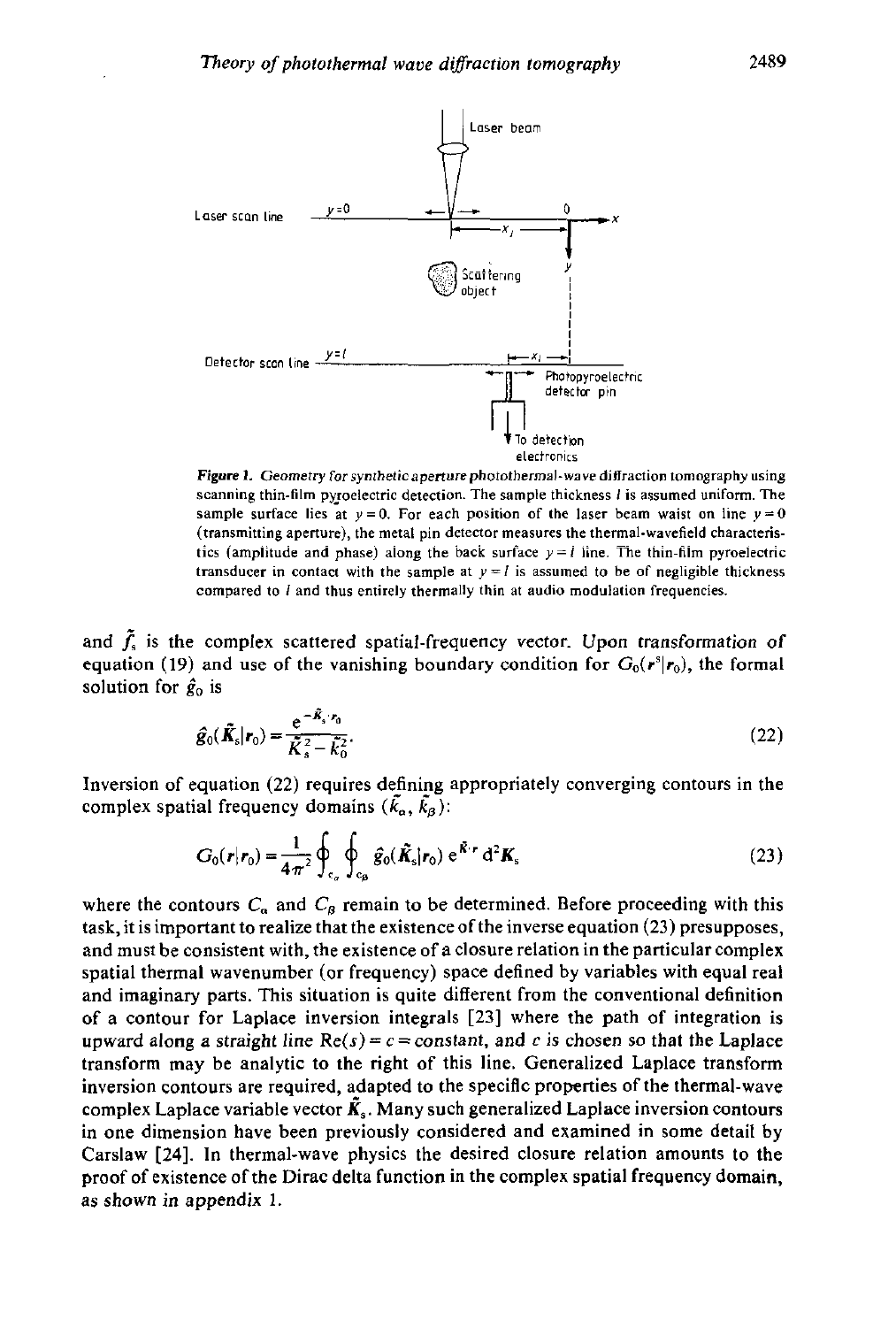Equations **(22)** and **(23)** yield

$$
G_0(\mathbf{r} - \mathbf{r}_0) = \frac{1}{4\pi^2} \oint_{c_\alpha} dk_\alpha \oint_{c_\beta} \frac{\exp[\tilde{k}_\alpha(x - x_0) + \tilde{k}_\beta(y - y_0)]}{\tilde{k}_\beta^2 - (\tilde{k}_0^2 - \tilde{k}_\alpha^2)} dk_\beta, \tag{24}
$$

For the integration over  $k_{\beta}$  let  $z = R e^{i(\Theta + \pi/4)}$ . This definition of a complex variable amounts to rotating the contour through an angle  $\pi/4$  and guarantees convergence of the new contour, provided that the original unrotated contour exists in the mean-square sense *[25].* Detailed conditions for regular behaviour of the integral after the rotation are given by P6lya *[26].* From the exponent in equation (24):

$$
Re[(y - y_0)z] = (y - y_0)R \cos\left(\Theta + \frac{\pi}{4}\right).
$$
 (25)

If  $y-y_0>0$ , then  $y-y_0=|y-y_0|$ ; choosing cos( $\Theta+\pi/4$ ) < 0, i.e.  $\pi/4<\Theta<5\pi/4$ , yields an integrand of exponential type and a convergent integral. If  $y - y_0 < 0$ , then  $-3\pi/4 <$  $\Theta \le \pi/4$  is the appropriate sector in the complex  $k_{\beta}$  plane. Here we shall only consider the former condition since we are interested in the forward propagation of photothermal waves along the y-axis of figure 1 (in backward propagation thermal-wave fields become unbounded). We will thus define  $C_\beta$  as shown in figure 2. Applying the theorem of residues to the integral

$$
I_{\beta} = \oint_{C_{\beta}} \frac{\exp[\tilde{k}_{\beta}(y - y_0)]}{\tilde{k}_{\beta}^2 - (\tilde{k}_{0}^2 - \tilde{k}_{\alpha}^2)} d k_{\beta}
$$
 (26)

with poles at

$$
\tilde{k}_{\beta}^{(\pm)} = \pm (\tilde{k}_0^2 - \tilde{k}_\alpha^2)^{1/2} = \pm \tilde{k}_0 (1 - p_\alpha^2)^{1/2}
$$
\n(27)

where

$$
p_{\alpha} \equiv k_{\alpha}/k_0 \tag{28}
$$



**Figure 2.** Contour  $C_\beta$  for the integral (26).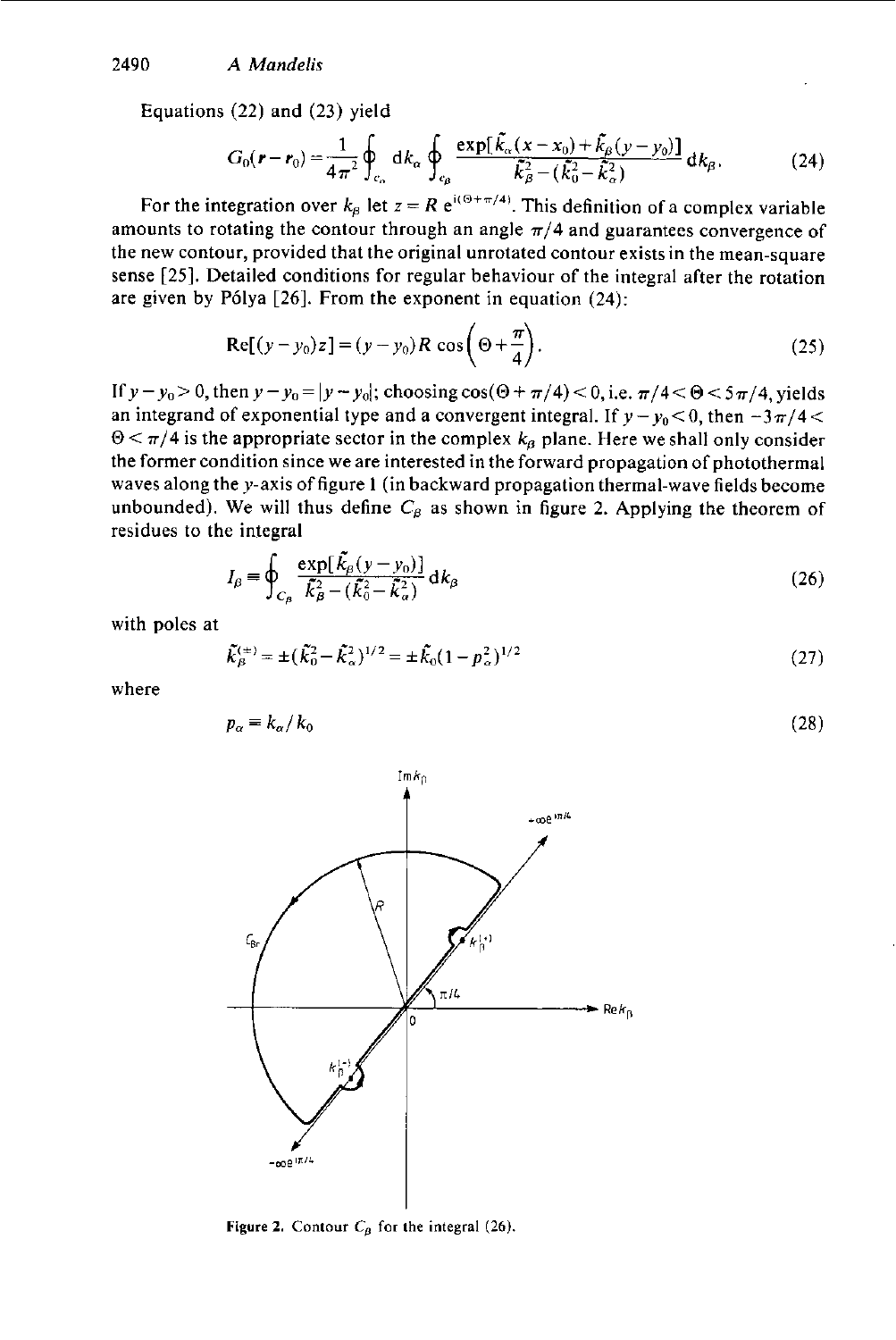we obtain

$$
I_{\beta} = -i\pi \frac{\exp(-\tilde{k}_{0}|y - y_{0}|\sqrt{1 - p_{\alpha}^{2}})}{\tilde{k}_{0}\sqrt{1 - p_{\alpha}^{2}}}.
$$
\n(29)

The residue at  $\tilde{k}_{\beta} = \tilde{k}_{\beta}^{(+)}$  has been rejected using the Feynman contour shown in figure 2 along the line  $(-\infty e^{i\pi/4}, \infty e^{i\pi/4})$ , as it makes  $I_\beta$  increase without bound for large values of  $|\tilde{k}_0|$ . Then equation (24) becomes

$$
G_0(\mathbf{r} - \mathbf{r}_0) = -\frac{i e^{-i\pi/4}}{4\pi} \oint_{C_\alpha} \frac{\exp\{\tilde{K}_0[(x - x_0)p_\alpha - |y - y_0|\sqrt{1 - p_\alpha^2}]\}}{\sqrt{1 - p_\alpha^2}} d p_\alpha. \quad (30)
$$

The contour  $C_{\alpha}$  may be easily determined upon consideration of exponential conver-

$$
\begin{aligned}\n\text{gence. Let } p_{\alpha} &= R \text{ } \text{e}^{\text{i}\Theta} \text{ and require} \\
\lim_{R \to \infty} \left\{ \text{Re} \left[ \tilde{k}_0(x - x_0) R \text{ } \text{e}^{\text{i}\Theta} - \tilde{k}_0 | y - y_0 | (1 - R^2 \text{ } \text{e}^{\text{2i}\Theta})^{1/2} \right] \right\} \\
&= k_0 R \left[ (x - x_0) \cos \left( \Theta + \frac{\pi}{4} \right) - |y - y_0| \sin \left( \Theta + \frac{\pi}{4} \right) \right] \to -\infty.\n\end{aligned} \tag{31}
$$

Assuming only the case  $x-x_0>0$ , the common sector  $[\cos(\Theta + \pi/4) < 0]$  $[\sin(\Theta + \pi/4) > 0] = [\pi/4 \le \Theta \le 3\pi/4]$  defines the extent of the validity of the integral (30). similar considerations for the case  $x-x_0 < 0$  lead to a contour spanning the common sector  $[-\pi/4 \le \Theta \le \pi/4]$ , with results identical to equation (35) below. The contour  $C_{\alpha}$  is shown in figure 3. Taking into account the vanishing of the integral over the Bromwich contour  $C_{\text{Br}}$  as  $R \rightarrow \infty$  and carrying out the integration along the line  $(-\infty e^{-i\pi/4}, 0]$  above the branch cut, we obtain

$$
J_0(r - r_0) = -\frac{1}{4\pi} e^{-i\pi/4} \left( \lim_{\substack{\epsilon \to 0 \\ \rho \to 0}} \int_{-\infty}^0 \frac{f(p_\alpha + i\epsilon)}{\sqrt{1 - (p_\alpha + i\epsilon)^2}} dp_\alpha + \int_C \frac{f(z)}{\sqrt{1 - z^2}} dz \right)
$$
  
=  $2\pi i \text{ Res } \sum_{j=0}^N (p_\alpha = z_j) = 0$  (32)



**Figure 3.** Contour  $C_{\alpha}$  for the integral (30).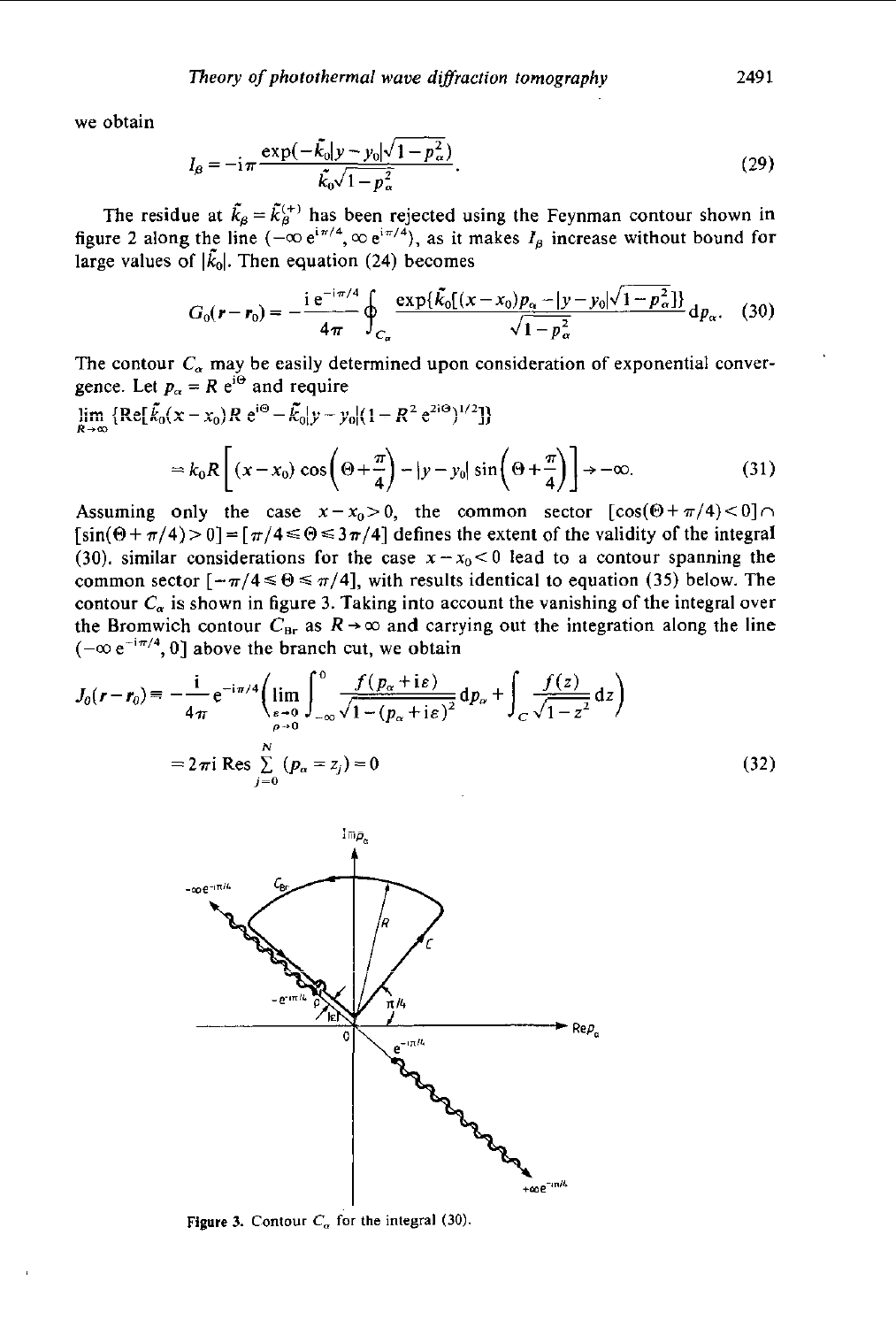2492 A *Mandelis* 

where

$$
f(z) = \exp[\tilde{k}_0(|x - x_0|z - |y - y_0|\sqrt{1 - z^2})].
$$
 (33)

From equation (33) let

$$
G_0(r - r_0) = -\frac{1}{4\pi} e^{-i\pi/4} \int_C \frac{f(z)}{\sqrt{1 - z^2}} dz
$$
  
=  $\frac{1}{4\pi} e^{-i\pi/4} P \int_{-\infty}^0 \frac{\exp[\tilde{k}_0(|x - x_0|p_\alpha - |y - y_0|\sqrt{1 - p_\alpha^2})]}{\sqrt{1 - p_\alpha^2}} dp_\alpha$  (34)

**or** 

$$
G_0(\mathbf{r} - \mathbf{r}_0) = \frac{1}{4\pi} e^{-i\pi/4} P \int_0^\infty \frac{e^{-\hat{k}_0 |x - x_0| p_\alpha}}{\sqrt{1 - p_\alpha^2}} \exp(-\hat{k}_0 |y - y_0| \sqrt{1 - p_\alpha^2}) \, \mathrm{d}p_\alpha. \quad (35)
$$

In appendix 2 we have investigated the contour of validity for integral representation of  $G_0(r-r_0)$ , and a convenient analytic expression for the integral (35). In the case of a semi-infinite, homogeneous two-dimensional domain  $R_0$ , the thermal-wave field due to an aperture function  $\alpha_0(x_0, y_0)$  is given by [15]

$$
T(x, y) = \int_{A_0} \int \alpha_0(x_0, y_0) G_0(r - r_0) dA_0.
$$
 (36)

For a point-source excitation of strength  $T_0$  at the origin, use of equation (A2.16) yields

$$
T(x, y) = T_0 \frac{e^{-i\pi/4}}{4\pi} \mathcal{K}_0(\tilde{k}_0 \sqrt{x^2 + y^2}).
$$
 (37)

Furthermore, in terms of Thomson functions [27]

$$
\mathcal{K}_0(k_0 r e^{i\pi/4}) = \ker(k_0 r) + i \ker(k_0 r).
$$
 (38)

Now, thermal-wave field amplitude and phase lag may be explicitly calculated:

$$
|T(x, y)| = \frac{T_0}{4\pi} \left[ \ker^2(k_0 \sqrt{x^2 + y^2}) + \ker^2(k_0 \sqrt{x^2 + y^2}) \right]^{1/2}
$$
 (39)

and

$$
\phi(x, y) = \frac{\pi}{4} + \tan^{-1} \left( \frac{\text{kei}(k_0 \sqrt{x^2 + y^2})}{\text{ker}(k_0 \sqrt{x^2 + y^2})} \right). \tag{40}
$$

At large distances from the origin, the asymptotic representation [27] for the Kelvin function gives

$$
|T(r)| \approx \frac{T_0}{4\sqrt{2\pi}} \frac{e^{-k_0 r/\sqrt{2}}}{\sqrt{k_0 r}}
$$
\n(41)

and

$$
\phi(r) \approx \frac{\pi}{8} + \frac{1}{\sqrt{2}} k_0 r \tag{42}
$$

as expected [19] for a diffractive propagating field of spherical symmetry generated by a point source.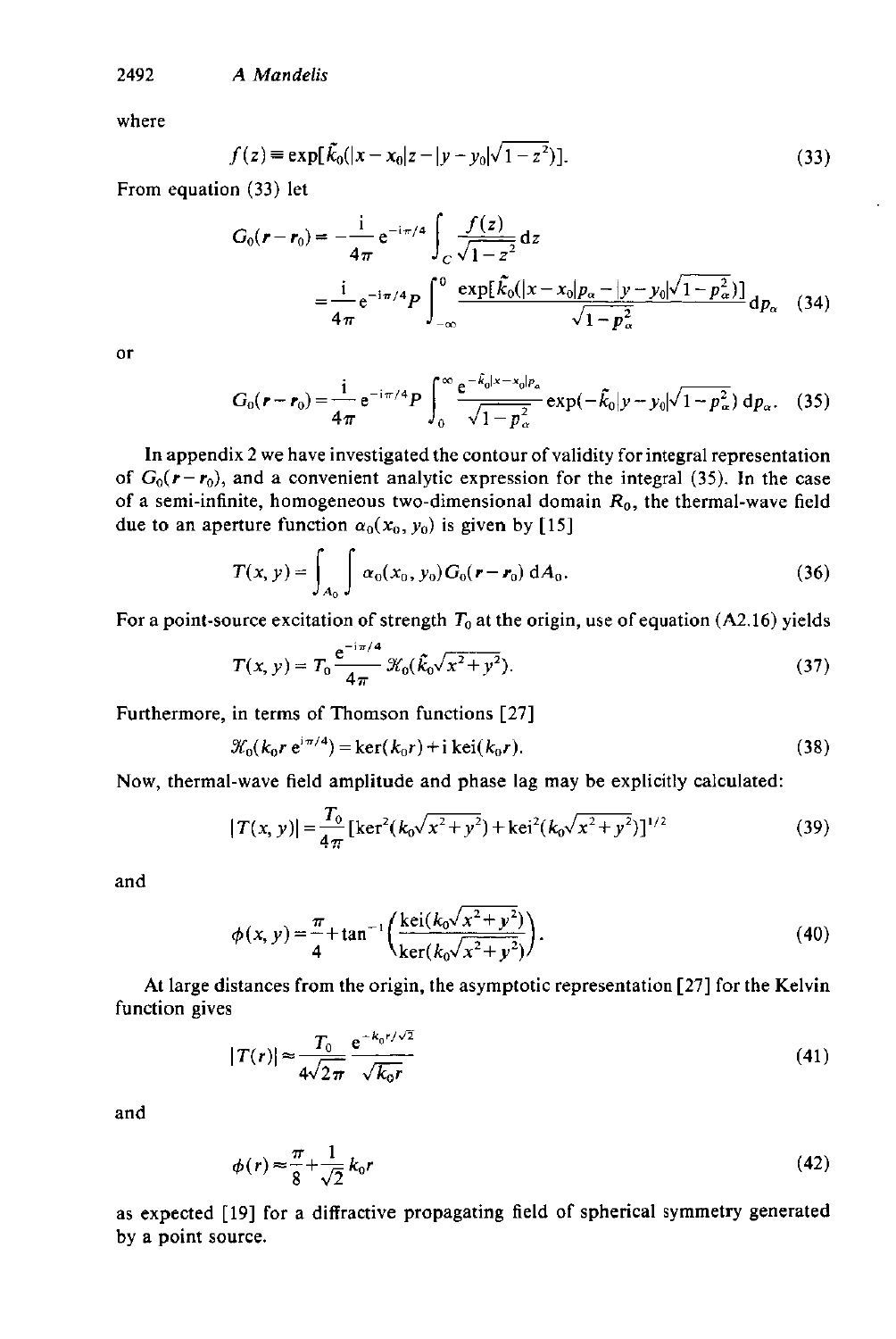## 3. Spatial-frequency domain object-field spectral decomposition

For purposes of concreteness we shall adopt the Born approximation, equation (16), for the description of the thermal-wave scattered field in an inhomogeneous object domain R. The scattering wavevector is given by equation (21). A spectral correlation between  $\tilde{\mathbf{k}}_s$  and the incident wavevector [15]

$$
\tilde{k} = \tilde{k}_x \hat{i} + \tilde{k}_y \hat{j} = 2\pi \tilde{f}_i
$$
\n(43)

is possible. First we define the incident spatial frequencies/Laplace variables, given by [15].

$$
f_j = j/\lambda_{10}\sqrt{x^2 + y^2} \qquad j = x, y \tag{44}
$$

with  $\lambda_{10}$  representing the thermal wavelength in the incident object region  $R_0$  surrounding the scattering object:

$$
\lambda_{10} = 2\pi (\alpha_0/\omega)^{1/2}.
$$
 (45)

Upon consideration of the Helmholtz-like incident field equation in the geometry of figure 1

$$
(\nabla^2 + \tilde{k}_0^2) T_i(\mathbf{r}) = 0 \tag{46}
$$

we proceed with a Laplace transformation along the x-direction. The incident field can be represented by an integral over the relevant spatial frequencies [ 151, defined over a suitable inversion contour:

$$
T_i(\mathbf{r}) = \frac{1}{2\pi} \oint_C A(\tilde{k}_x, y) e^{\tilde{k}_x x} dk_x.
$$
 (47)

Inserting equation **(47)** into equation **(46)** yields [15]:

$$
A(\tilde{k}_x, y) = A(\tilde{k}_x, 0) \exp(-\tilde{k}_0 y \sqrt{1 - p_x^2})
$$
\n(48)

where

$$
p_x \equiv k_x / k_0. \tag{49}
$$

If, in addition,  $T_i(r)$  is represented as a propagating plane thermal wave of unit amplitude

$$
T_i(\mathbf{r}) = \exp(i\mathbf{k} \cdot \mathbf{r})
$$
\n(50)

then the relationship between the two incident wavevector components can be trivially found from equation **(46)** to be

$$
\tilde{\mathbf{k}}_x^2 + \tilde{\mathbf{k}}_y^2 = \tilde{\mathbf{k}}_0^2 \tag{51}
$$

or, in terms of spatial frequencies,

$$
f_x^2 + f_y^2 = \lambda_{10}^{-2}.\tag{52}
$$

The inverse of equation **(47)** may be presented in terms of the bilateral spatial Laplace transform of  $T_1(x, y)$ :

$$
A(\tilde{k}_x, y) = \int_{-\infty}^{\infty} T_i(x, y) e^{-\tilde{k}_x x} dx.
$$
 (53)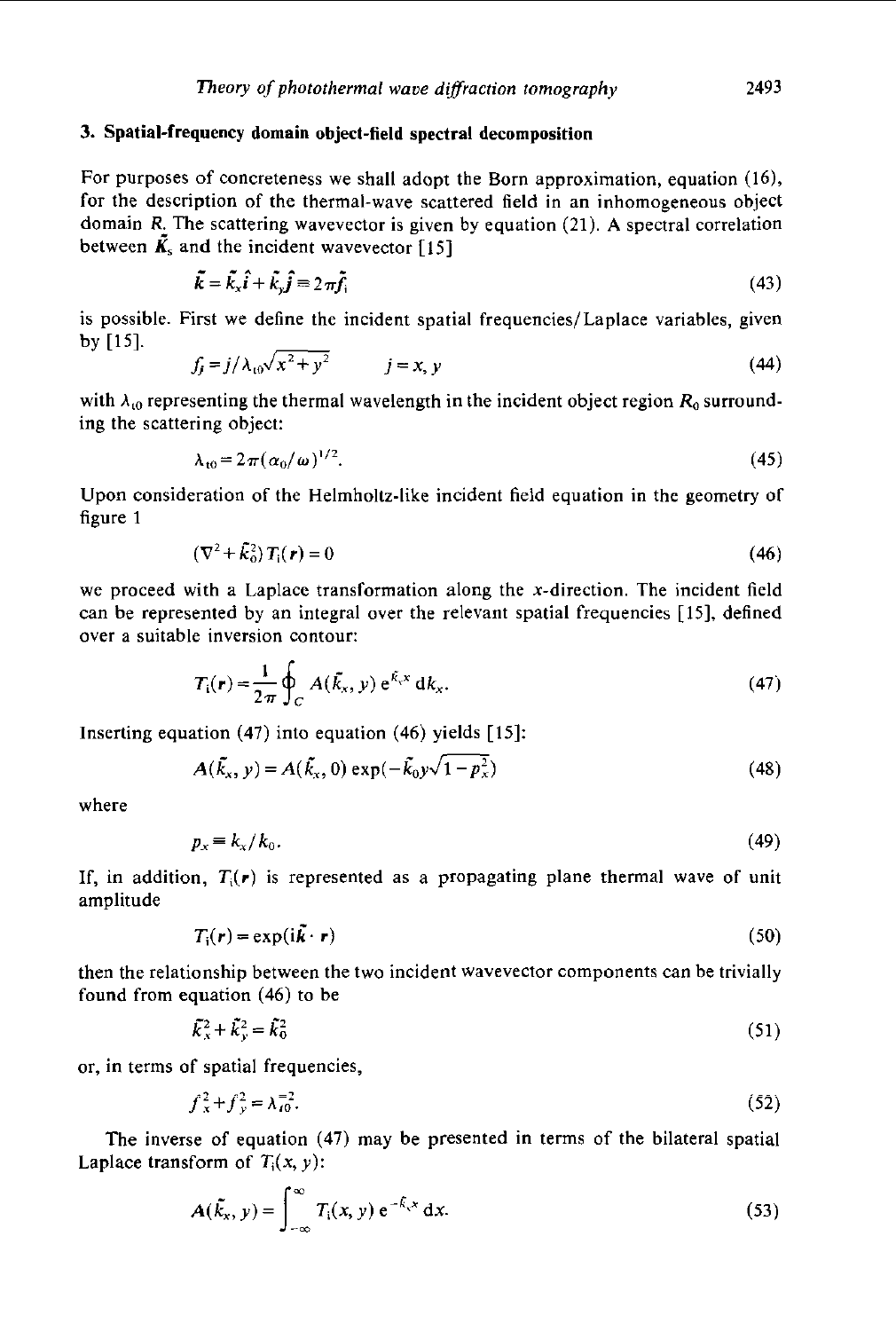The integral on the right-hand side is meaningful only due to the fact that the spatial frequency  $f_x$  changes sign when x changes sign (see equation (44)), thus maintaining the boundedness of the integral. If a different coordinate  $-x$ , is considered along the laser-scanned surface (see figure 1) then it can be easily shown that **[21]** 

$$
T_{\rm i}(x + x_{\rm i}, y) = \frac{1}{2\pi} \oint_{C_{\rm i}} A(\tilde{k}_x, y; x_{\rm i}) e^{\tilde{k}_x x} \, \mathrm{d}k_x \tag{54}
$$

with

$$
A(\tilde{k}_x, y; x_i) = A(\tilde{k}_x, y) e^{\tilde{k}_x x_i}
$$
 (55)

consistent with the shift theorem of Laplace transformation. This generalized version of the theorem over an arbitrary contour *C,* is valid only for well-defined (convergent) contours and use of the Dirac delta distribution **(A1.20).** 

In order to identify a relationship between the spectral decompositions of the incident and scattered thermal wavefields, the coordinate-shifted Born approximation may be written (see equation (16)):

$$
T_B(r; \hat{t}x_t) = \int_{A_0} \int F(r_0) T_i(r_0 + \hat{t}x_t) G_0(r - r_0) dA_0.
$$
 (56)

Let the two-dimensional transform of the incident field in scattered field variables be  $\hat{T}_i$ :

$$
\hat{T}_{\mathbf{j}}(\tilde{\mathbf{K}}_{\mathbf{s}}; \hat{\mathbf{i}}\mathbf{x}_{t}) = \,^{2}\mathscr{L}(T_{\mathbf{j}}(\mathbf{r}_{0} + \hat{\mathbf{i}}\mathbf{x}_{t})) = \int_{A_{0}} \int T_{\mathbf{i}}(\mathbf{r}_{0} + \hat{\mathbf{i}}\mathbf{x}_{t}) \,\mathrm{e}^{-\tilde{\mathbf{K}}_{\mathbf{s}} \cdot \mathbf{r}_{0}} \,\mathrm{d}^{2} \mathbf{r}_{0}.\tag{57}
$$

appendix 1 we obtain

Inserting equation (54) in equation (57) and using the corollary to the theorem in  
endix 1 we obtain  

$$
\hat{T}_{i}(\tilde{K}_{s}; \hat{i}x_{i}) = \oint_{C_{i}} A_{0}(\tilde{k}_{x})^{2} \delta(\tilde{K}_{s} - \tilde{k}) e^{\tilde{k}_{x}x_{i}} dx_{x}
$$
(58)

where the two-dimensional Dirac delta distribution is defined in terms of a product of distributions:

$$
{}^{2}\delta(\tilde{\mathbf{K}}_{s}-\mathbf{k})={}^{2}\delta(\tilde{k}_{\alpha}-\tilde{k}_{x},\tilde{k}_{\beta}-\tilde{k}_{y})=\delta(\tilde{k}_{\alpha}-\tilde{k}_{x})\delta(\tilde{k}_{\beta}-\tilde{k}_{y})
$$
\n(59)

and

$$
A_0(\tilde{k}_x) = A(\tilde{k}_x, y = 0). \tag{60}
$$

Further, let the two-dimensional transform of the Born function in scattered field variables be  $\hat{T}_{\rm B}$ :

$$
\hat{T}_{\rm B}(\tilde{\boldsymbol{K}}_{\rm s};\,\hat{i}x_{\rm t}) = {}^2\mathscr{L}(T_{\rm B}(r;\,\hat{i}x_{\rm t})) \tag{61}
$$

and also define

$$
\hat{F}(\tilde{\mathbf{K}}_{s}) = \,2\mathcal{L}(F(\mathbf{r}_{0})).\tag{62}
$$

Equations **(56), (61)** and **(62)** yield, in compact form,

$$
\hat{T}_{\text{B}}(\tilde{K}_{\text{s}}; \hat{i}x_{\text{r}}) = {}^{2}\mathscr{L}[(F(r_{0})T_{\text{i}}(r_{0} + \hat{i}x_{\text{r}}))^{**}G_{\text{o}}(r)]
$$
\n
$$
= {}^{2}\mathscr{L}(F(r_{0})T_{\text{i}}(r_{0} + \hat{i}x_{\text{r}}))^{2}(G_{\text{o}}(r)) \tag{63}
$$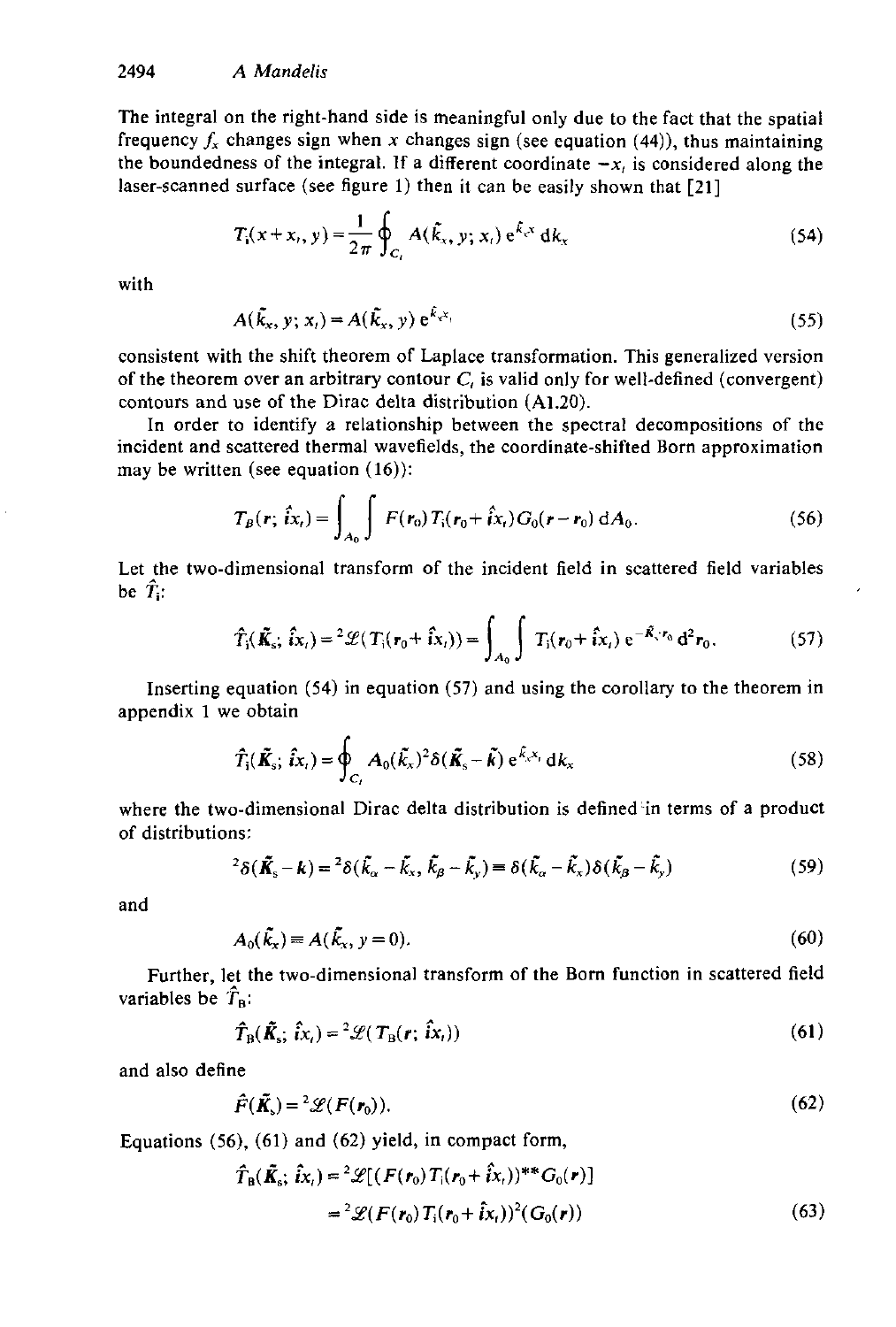where the asterisks indicate two-dimensional spatial convolution. If we define the convolution function

$$
\hat{H}(\tilde{\mathbf{K}}_{\rm s};\,\hat{i}\mathbf{x}_{\rm t}) \equiv \hat{F}(\tilde{\mathbf{K}}_{\rm s})^{**}\hat{T}_{\rm i}(\tilde{\mathbf{K}}_{\rm s};\,\tilde{i}\mathbf{x}_{\rm t})\tag{64}
$$

it is a straightforward matter to show that

$$
\hat{H}(\tilde{\mathbf{K}}_{\rm s};\,\hat{i}\mathbf{x}_{\rm t}) = \frac{1}{2\pi}\oint_{C_{\rm r}}A_{0}(\tilde{k}_{\rm x})\hat{F}(\tilde{\mathbf{K}}_{\rm s}-\tilde{\mathbf{k}})\,\,\mathrm{e}^{\tilde{k}\cdot\hat{i}\mathbf{x}_{\rm t}}\,\mathrm{d}k_{\rm x}.\tag{65}
$$

Now let

$$
h(\tilde{\mathbf{k}}, \tilde{\mathbf{K}}_{\mathrm{s}}) \equiv A_0(\tilde{k}_x) \hat{F}(\tilde{\mathbf{K}}_{\mathrm{s}} - \tilde{\mathbf{k}})
$$
 (66)

and regard equation **(65)** as a Laplace transform in the variable **x,.** Inversion yields

$$
h(\tilde{\mathbf{k}}, \tilde{\mathbf{K}}_{\mathrm{s}}) = \int_{-\infty}^{\infty} \hat{H}(\tilde{\mathbf{k}}_{\mathrm{s}}; \hat{\mathbf{i}}x_{\mathrm{t}}) e^{-\tilde{k}_{\mathrm{x}}x_{\mathrm{t}}} dx_{\mathrm{t}}
$$
(67)

where the bilateral transform can be defined in the sense described earlier. From equations **(63)** and **(64)** a relation can be obtained between the transform of the Born field and  $\hat{H}$ :

$$
\hat{T}_{\mathbf{B}}(\tilde{\mathbf{K}}_{\mathbf{s}}; \hat{i}x_{t}) = (\hat{F}(\tilde{\mathbf{K}}_{\mathbf{s}})^{**}\hat{T}_{\mathbf{i}}(\tilde{\mathbf{K}}_{\mathbf{s}}; \hat{i}x_{t}))\hat{g}_{0}(\tilde{\mathbf{K}}_{\mathbf{s}}|\mathbf{0}) = \hat{H}(\tilde{\mathbf{K}}_{\mathbf{s}}; \hat{i}x_{t})/(\tilde{\mathbf{K}}_{\mathbf{s}}^{2} - \tilde{k}_{0}^{2}).
$$
 (68)

Explicitly, from equations **(61)** and **(68),** 

$$
T_{\rm B}(x, y; x_{\iota}) = \frac{1}{4\pi^2} \oint_{C_{\alpha}} \oint_{C_{\beta}} \left( \frac{\hat{H}(\tilde{k}_{\alpha}, \tilde{k}_{\beta}; x_{\iota})}{\hat{k}_{\alpha}^2 + \hat{k}_{\beta}^2 - \hat{k}_{0}^2} \right) e^{(\tilde{k}_{\alpha}x + \tilde{k}_{\beta}y)} d k_{\alpha} d k_{\beta}.
$$
 (69)

assuming suitable integration contours. For the integration over  $k<sub>g</sub>$  we are only interested in the values of the scattered field along the detection  $y = l$  in figure 1. Consideration of the denominator of the integral over  $k_{\beta}$ ,

$$
J_{\beta} = \oint_{C_{\beta}} \left( \frac{\hat{H}(\tilde{k}_{\alpha}, \tilde{k}_{\beta}; x_{\iota})}{\tilde{k}_{\beta}^{2} - (\tilde{k}_{0}^{2} - \tilde{k}_{\alpha}^{2})} \right) e^{\tilde{k}_{\beta}t} d k_{\beta}
$$
(70)

with simple poles at  $\tilde{k}_{\beta}^{(\pm)}$  determined by equation (27), gives a relation between the components of the scattered thermal-wavefield wavevector:

$$
k_{\alpha}^{2} + k_{\beta}^{2} = k_{0}^{2} \tag{71}
$$

or, in terms of the scattered spatial frequencies,

$$
f_{\alpha}^{2} + f_{\beta}^{2} = \lambda_{10}^{-2} = \text{constant.}
$$
 (72)

The appropriate integration contour is that of figure 2, provided that the function  $\hat{H}$ is such that Jordan's lemma is satisfied **[28]:** 

$$
\lim_{R \to \infty} \left( \frac{|\hat{H}(\tilde{k}_{\alpha}, R; x_t)|}{R^2 - (k_0^2 - k_{\alpha}^2)} \right) = 0.
$$
\n(73)

Retention of the residue at  $\tilde{k}_{\beta}^{(-)}$  only gives

$$
J_{\beta}(\tilde{k}_{\alpha}; x_{\iota}) = -\mathrm{i}\pi \frac{\hat{J}(\tilde{k}_{\alpha}, -\tilde{k}_{0}\sqrt{1-p_{\alpha}^{2}}; x_{\iota})}{\tilde{k}_{0}\sqrt{1-p_{\alpha}^{2}}} \exp(-\tilde{k}_{0}l\sqrt{1-p_{\alpha}^{2}}). \tag{74}
$$

Equation **(74)** helps reduce the field representation, equation **(69),** to

$$
T_{\rm B}(x, l; x_{\rm t}) = -\frac{\mathrm{i}}{4\pi} \oint_{C_{\alpha}} \left( \frac{\hat{H}(\tilde{k}_{\alpha}, -\tilde{k}_{0}\sqrt{1-p_{\alpha}^{2}}; x_{\rm t})}{\tilde{k}_{0}\sqrt{1-p_{\alpha}^{2}}} \exp(-\tilde{k}_{0}l\sqrt{1-p_{\alpha}^{2}}) \right) e^{\tilde{k}_{\alpha}x} \,\mathrm{d}k_{\alpha}.\tag{75}
$$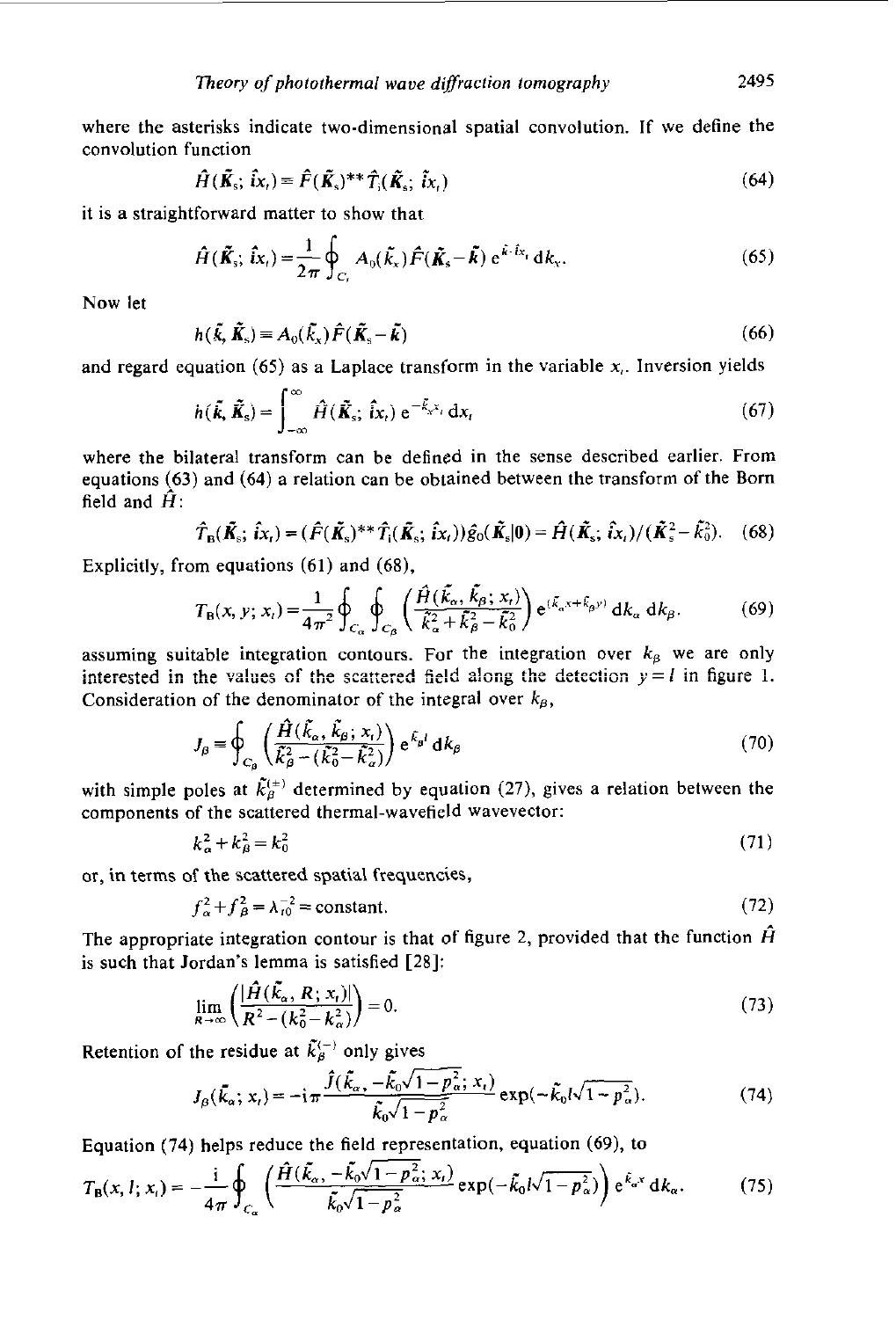An important connection between the two-dimensional spatial Laplace transform of the Born field and that of the object (scattering) field  $F(r_0)$ , equation (62), may now be derived in the form of a Laplace diffraction theorem as shown in appendix 3. The desired two-dimensional scattering object distribution  $F(r)$ , equation (10), can, in principle, be reconstructed tomographically by its shifted thermal-wave spatial spectral decomposition  $\hat{F}(\tilde{\mathbf{K}}_s - \tilde{\mathbf{k}})$  given by equation (A3.7):

$$
\hat{F}(\tilde{f}_{\alpha} - \tilde{f}_{x}, \tilde{f}_{\beta}^{(-)} - \tilde{f}_{y})
$$
\n
$$
= -\frac{4\pi e^{-i\pi/4}}{\lambda_{t0}} \left( \frac{\sqrt{1 - (\lambda_{t0}f_{\alpha})^{2}}}{A_{0}(\tilde{f}_{x})} \right)
$$
\n
$$
\times \exp \left[ 2\pi \frac{l}{\lambda_{t0}} e^{i\pi/4} \sqrt{1 - (\lambda_{t0}f_{\alpha})^{2}} \right] \hat{t}_{B}(\tilde{f}_{\alpha}, \tilde{f}_{x}).
$$
\n(76)

The range of spatial frequencies contained in a tomographic scan in the geometry of figure **1** is determined by the spectral (energy) conservation laws of equation **(52)**  and (72), which consistute a unique relationship between input  $(x, y)$  and scattered  $(\alpha, \beta)$  spectra:

$$
f_x^2 + f_y^2 = f_\alpha^2 + f_\beta^2 = \lambda_{10}^{-2} = f_0^2 \qquad f_0(\omega) = \frac{1}{2\pi} (\omega/\alpha)^{1/2}.
$$
 (77)

In view of the form of equation **(76)** we define spatial frequency combinations **[21]** 

$$
f_u \equiv f_\alpha - f_x \tag{78a}
$$

$$
f_{\nu} = f_{\beta}^{(-)} - f_{\gamma} = -(f_0^2 - f_{\alpha}^2)^{1/2} - (f_0^2 - f_{\chi}^2)^{1/2}.
$$
 (78b)

It is seen that  $f_0 = \lambda_0^{-1}$  is the maximum spatial frequency component contained in the spectral decomposition of the object function, i.e.  $|f_{\alpha}| \leq f_0$  and  $|f_x| \leq f_0$ . Similar inequalities are satisfied by the dependent frequencies  $f_{\beta}^{(-)}$  and  $f_{y}$ . Now, equations (77) and (78) can be combined to yield the locus of values of  $f_u, f_v$ :

$$
(f_u + f_x)^2 + (f_v + f_y)^2 = f_0^2 = \text{constant.}
$$
 (79)

This equation shows that, for a given  $(f_x, f_y)$  pair of incident frequencies determined by equation **(44),** all values of the spectral decomposition of the (scattering) object field lie on a circle of radius  $f_0$  centred at the point  $(-f_x, -f_y)$  in the spectral  $(u, v)$ plane. Figure 4 shows the locus of centres of semicircles containing the range of  $(f_{\alpha}, f_{\beta})$ values which are associated with a particular pair of  $(f_x, f_y)$  values and are bounded by the relation  $f_{\alpha}^2 + f_{\beta}^2 = f_0^2$ . The geometrical construction in figure 4 is entirely analogous to those utilized in ultrasonic diffraction tomography **[17,20-22].** Assuming only positive spatial frequencies  $f_x$ ,  $f_y$  and  $f_u$ ,  $f_y$ , it is easy to see that only the upper half-plane contains points corresponding to the scattered thermal-wavefield. These points are bounded by  $L_1: (-f_0, 0)$  along the  $-f_u$  axis; by  $L_r: (f_0, 0)$  along the  $+f_u$  axis; and by  $L_{u}:(0, f_{0})$  along the  $+f_{v}$  direction. Thus, the spatial frequency content is circumscribed by the two hatched semicircular disks in figure **4.** In the field of ultrasonic diffraction tomography the decomposition field of all  $(f_{\alpha}, f_{\beta})$  pairs included in a scanned tomogram was given the name 'coverage' by Nahamoo *et al* **[21].** This terminology can be easily adapted within the context of thermal-wave diffraction tomography. It is important to note that as the modulation frequency increases, so does the maximum  $R_0$ -domain spatial frequency  $f_0(\omega) = \lambda_{10}^{-1}$ , equation (77). This results in enlarged coverage ranges in the  $(f_u, f_v)$  space, with an expected resolution enhancement of the reconstructed image, Furthermore, any thermal wavelength decreases are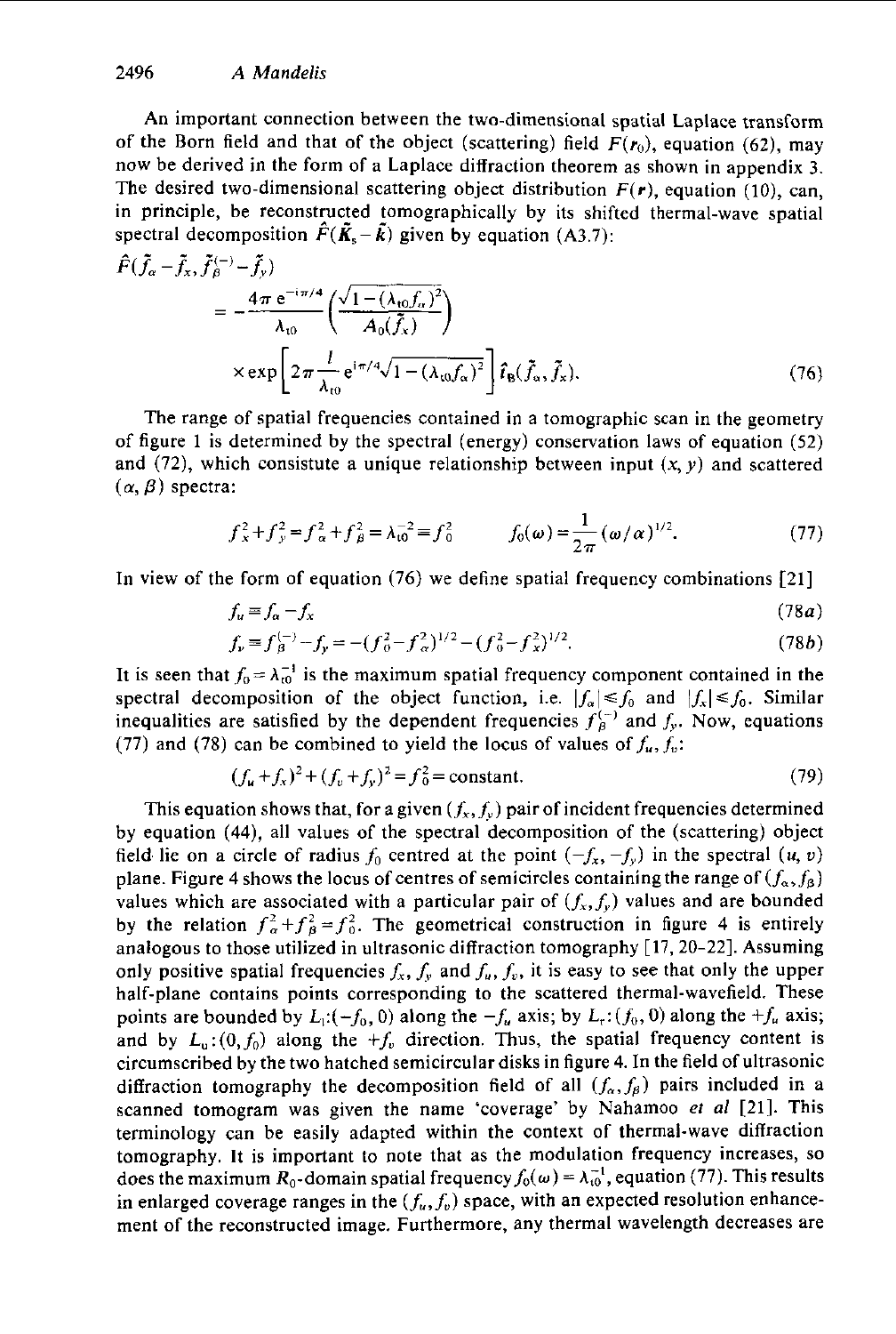

Figure 4. Spectral decomposition loci for thermal-wave scattering spatial frequency content. Each arc is centred at a point  $(-f_x, -f_y)$  on a circle defined by equation (77), and it describes equation (79).

expected to lead to a behaviour similar to X-ray propagating fields **[17],** i.e. a closer resemblance to straight line/ray-optic transmission of thermal waves with substantial decrease in the importance of diffraction. Such ray-like behaviour has been discussed **Interface 11 C** *Let us to the importance of diffraction. Such ray-like behaviour has been discussed* by Burt **[29,30]** within the framework of conventional photothermal detection, and has also been of limited experimental success tomographically, as reported elsewhere [Ill. In the present context, equation **(77)** indicates that **a** modulation frequency increase results in an increase in the arc radius of the scattered field domain in figure **4.** This trend is expected to reduce diffraction via the concomitant increase in thermal wavenumber  $k_0$ , with an enhancement of ray-like propagation at higher frequencies. True ray-optic behaviour could be expected in the limit of infinite modulation frequency, corresponding to zero wavelength and infinite wavenumber. Experimental support of this discussion in terms of diminishing distortions with increasing frequency in reconstructed tomograms using ray-optic algorithms has already been observed [ 111. Appropriate reconstruction methodologies for the scheme of equation *(76)* and figure **<sup>A</sup>**using numerical **Lap!ace** transforms will he **de&** with in a future **puh!ication:** 

#### **4. Conclusions**

The mathematical foundations of thermal-wave diffraction tomography have been presented in terms of a two-dimensional spatial Laplace transform formalism based on pseudowave propagation satisfying a diffusive Helmholtz-like equation. The theory led to a Laplace diffraction theorem, linking the transform of the **Born** approximation (related to the experimentally measured scattered field) to that of the scattering object, over the (primary) scattered and incident complex spatial thermal-wave frequencies. A compact visualization of the magnitude locus of the spectral decomposition of the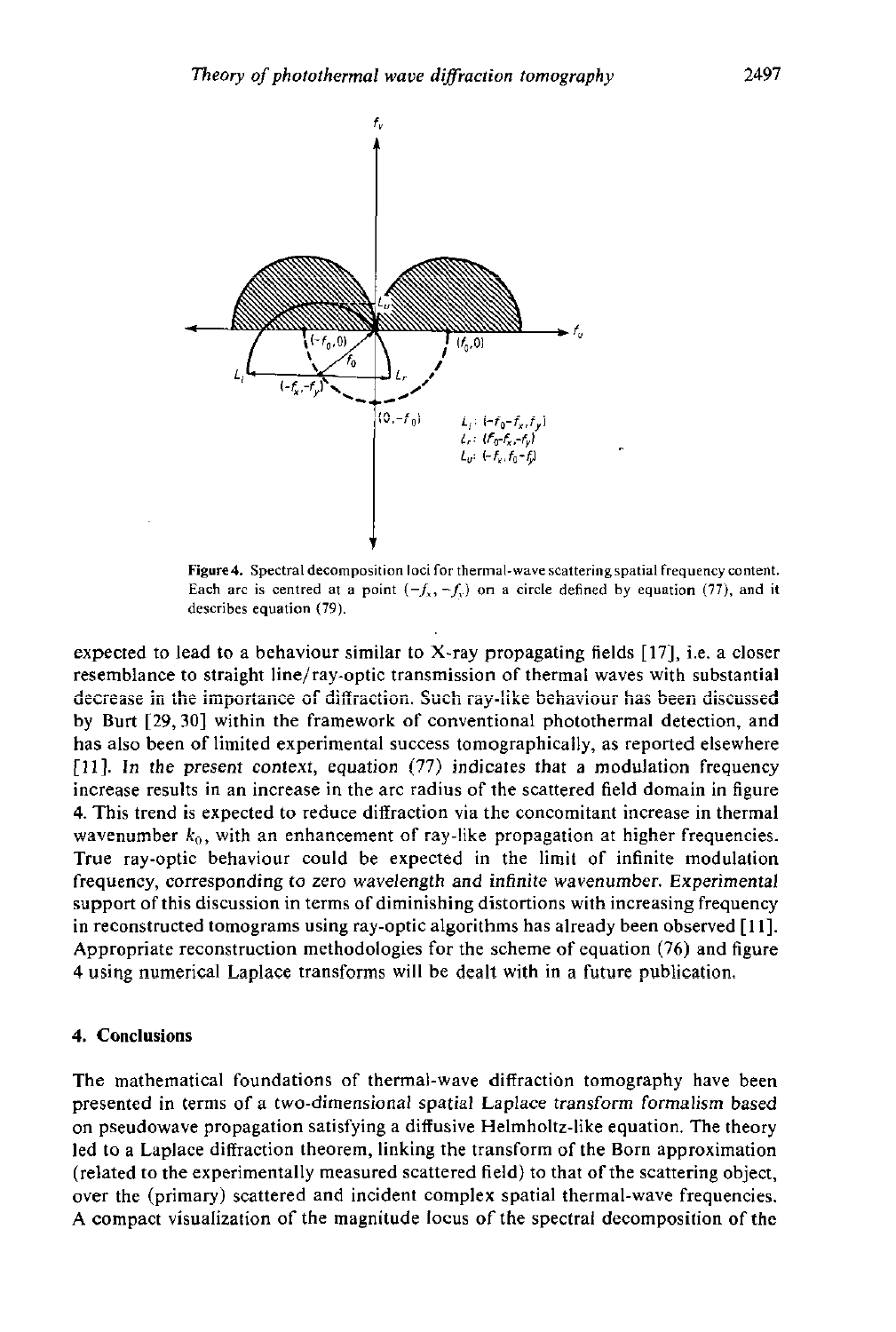**2498** *A Mandelis* 

scattering object was also presented and shown to be equivalent to that describing propagating wavefields satisfying the proper Helmholtz equation. The present work may be used as the basis for diffractive tomographic reconstructions of the scattering object field via the Laplace diffraction theorem, which offers a powerful method by linking the tomographic image of a cross-sectional scattering object to the twodimensional Laplace transform inversion of the experimentally measurable thermalwave signal, modified by the transform of the (experimentally easily determinable) incident aperture. The most severe shortcoming of the present theory impacting experimental situations is expected to be the Born (or Rytov) assumption of weakly scattering fields, needed to validate equations **(16)** and **(18).** Extensive discussions of these approximations have been presented elsewhere **[17,20,21].** 

#### **Acknowledgments**

The author wishes to acknowledge the financial support of the Natural Sciences and Engineering Research Council (NSERC) of Canada and the Ontario Laser and Lightwave Research Center (OLLRC) throughout this work.

#### **Appendix 1**

*Theorem.* In the complex thermal wavenumber domain the Dirac delta function is defined as the limit of the complex distribution

$$
e^{i\pi/4} \lim_{\omega \to \infty} P\left(\frac{\sin(\tilde{k}\omega)}{\pi \tilde{k}}\right) = \delta(\tilde{k})
$$
 (A1.1)

(where *P* stands for the Cauchy principal value), along the line  $(-\infty e^{-i\pi/4}, \infty e^{-i\pi/4})$ connected by a Bromwich contour in the half-plane  $-\pi/4 \le \Theta \le 3\pi/4$ .

*Proof.* Consider the integral

$$
J(\omega) = \oint \frac{\exp(i\omega k \ e^{i\pi/4})}{k \ e^{i\pi/4}} f(k) \ \mathrm{d}k \tag{A1.2}
$$

where  $f(k)$  is any analytical function of the complex variable k. Letting, in polar coordinates,  $k = R e^{i\theta}$ , the contour for converging behaviour of  $J(\omega)$  can be determined by

$$
\lim_{R \to \infty} \oint_{C_{\text{Br}}} \frac{\exp(i\omega R \ e^{i(\Theta + \pi/4)})}{R \ e^{i(\Theta + \pi/4)}} f(R \ e^{i\Theta}) \ dR = 0. \tag{A1.3}
$$

The real part of the exponent iwr  $e^{i(\Theta + \pi/4)}$  exhibits negative behaviour if, and only if,  $sin(\Theta + \pi/4) > 0$ , for values  $\omega > 0$ . Therefore, a decaying exponential is obtained if  $-\pi/4 \le \Theta \le 3\pi/4$ , in which case Jordan's lemma gives equation (A1.3) on  $C_{\text{Br}}$  (figure *5)* provided that

$$
\lim_{R\to\infty}\left(\frac{f(k)}{k}\right)=0
$$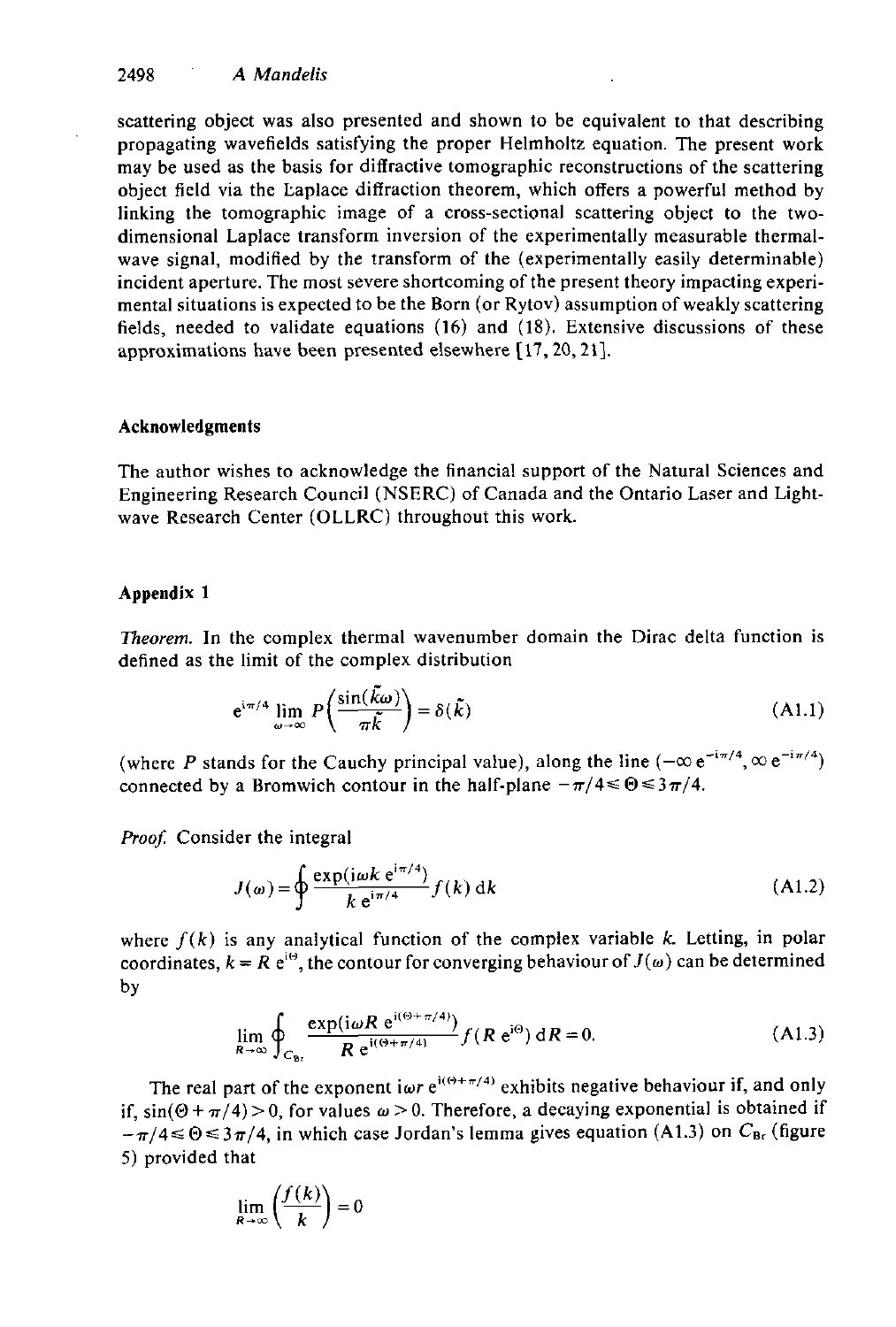

**Figure 5. Contour for the integral (A1.2)** 

and  $f(k)$  is bounded. Furthermore, on  $\Gamma_0$ ,

$$
J_{\Gamma_0}(\omega) = \lim_{\rho \to 0} \oint_{\Gamma_0} \frac{\exp(i\omega k \ e^{i\pi/4})}{k \ e^{i\pi/4}} f(k) \ dk \qquad (A1.4)
$$
  

$$
= i e^{-i\pi/4} \lim_{\rho \to 0} \int_{3\pi/4}^{7\pi/4} \exp(i\omega \rho e^{i\Theta + \pi/4)}) f(\rho e^{i\Theta}) d\Theta
$$
  

$$
= i e^{-i\pi/4} f(0) \lim_{\rho \to 0} \int_{3\pi/4}^{7\pi/4} \exp(-\rho \omega e^{i(\Theta - \pi/4)}) d\Theta \qquad (A1.5)
$$

where

$$
f(0) = \lim_{\rho \to 0} f(\rho e^{i\Theta}) \qquad \qquad \frac{3\pi}{4} \leq \Theta \leq \frac{7\pi}{4}.
$$
 (A1.6)

Equation (A1.3) is equivalent to  $f(k)$  being regular in  $R = [3\pi/4, 7\pi/4]$ . Letting  $t = \Theta - \pi/4$  and  $e^{it} = -i\xi$ , we obtain

$$
J_{\Gamma_0}(\omega) = e^{-i\pi/4} f(0) \lim_{\rho \to 0} \int_{-1}^{1} \frac{e^{i\omega \rho \xi}}{\xi} d\xi
$$
 (A1.7)

and, upon variable redefinition, *f* 

$$
J_{\Gamma_0}(\omega) = e^{-i\pi/4} f(0) \lim_{\rho \to 0} \int_{-\rho \omega}^{\rho \omega} \frac{e^{ix}}{x} dx
$$
 (A1.8)

**so** that

$$
\lim_{\omega \to \infty} J_{\Gamma_0}(\omega) = e^{-i\pi/4} f(0) \left( P \int_{-\infty}^{\infty} \frac{e^{ix}}{x} dx \right) = i\pi e^{-i\pi/4} f(0). \tag{A1.9}
$$

Finally, on the straight line  $l: (-\infty e^{-i\pi/4}, \infty e^{-i\pi/4})$  define

$$
J_1(\omega) \equiv \int_{-r}^{-\rho} \frac{\exp(i\omega k \mathrm{e}^{\mathrm{i}\pi/4})}{k \mathrm{e}^{\mathrm{i}\pi/4}} f(k) \mathrm{d}k \tag{A1.10}
$$

$$
J_2(\omega) = \int_{\rho}^{\tau} \frac{\exp(i\omega k \ e^{i\pi/4})}{k \ e^{i\pi/4}} f(k) \ d k \tag{A1.11}
$$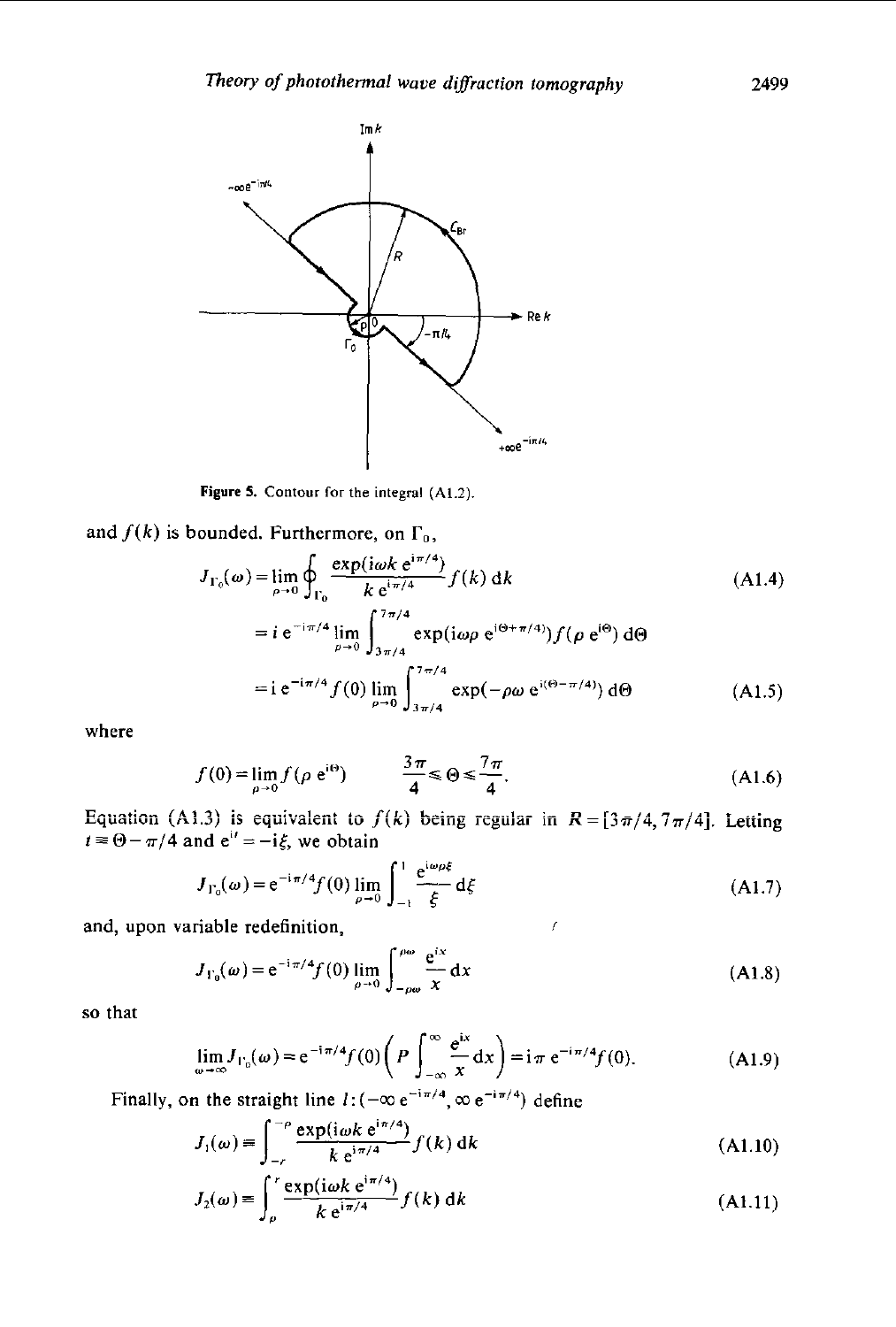**2500** A *Mandelis* 

**so** that

$$
J_l(\omega) = \lim_{\substack{\rho \to 0 \\ r \to \infty}} (J_1(\omega) + J_2(\omega)) = P \int_{-\infty}^{\infty} \frac{\exp(i\omega k \ e^{i\pi/4})}{k \ e^{i\pi/4}} f(k) \, dk. \tag{A1.12}
$$

Now, from the theorem of residues,

$$
\lim_{\omega \to \infty} J_l(\omega) = \lim_{\omega \to \infty} \oint \frac{\exp(i\omega k \ e^{i\pi/4})}{k \ e^{i\pi/4}} f(k) \ d k = 2\pi i \lim_{\omega \to \infty} \left[ \text{Res}(k=0) \right]
$$
 (A1.13)

since the only pole of equation **(A1.2)** is at the origin. Furthermore,

$$
\lim_{\omega \to \infty} [\text{Res}(k=0)] = \lim_{\omega \to \infty} \left( \frac{\exp(i\omega k \ e^{i\pi/4})}{\partial (e^{i\pi/4}k)/\partial k} f(k)|_{k=0} \right) = e^{-i\pi/4} f(0). \tag{A1.14}
$$

Collectingterms from equations **(A1.3), (A1.9)** and **(A1.12)** into equation **(A1.13)** yields

$$
\lim_{\omega \to \infty} \left( P \int_{-\infty}^{\infty} \frac{\exp(i\omega k \ e^{i\pi/4})}{k} f(k) \, dk \right) = i\pi f(0). \tag{A1.15}
$$

We use the generalized complex definition

$$
\exp(i\omega z) = \cos(\omega z) + i \sin(\omega z) \qquad z = \tilde{k} \qquad (A1.16)
$$

and from the (formally) imaginary components of equation **(A1.15)** we obtain

$$
\lim_{\omega \to \infty} \left( P \int_{-\infty}^{\infty} \frac{\sin(\omega \tilde{k})}{\pi k} f(k) \, \mathrm{d}k \right) = f(0) \tag{A1.17}
$$

where it is understood that only the principal value of the imaginary part of the expression for exp{i[ $\omega k(1+i)/\sqrt{2}$ ]).

Im[exp(i
$$
\omega k e^{i\pi/4}
$$
)] = exp( $-\omega k/\sqrt{2}$ ) sin( $\omega k/\sqrt{2}$ ) (A1.18)

is to be retained under the integral sign on the left-hand side. **A** comparison of equations **(Al.1)** and **(A1.17)** proves the definition of the Dirac delta function distrihutiont in thermal-wavenumber domain and in the sense of the contour shown in figure *5:* 

$$
\int_{-\infty}^{\infty} \delta(\tilde{k}) f(k) \, \mathrm{d}k = f(0). \tag{A1.19}
$$

*Corollary.* **An** integral representation *of* the thermal-wavenumher domain Dirac delta function is

$$
\delta(\tilde{k}) = \frac{e^{i\pi/4}}{2\pi} P \int_{-\infty}^{\infty} e^{i\omega \tilde{k}} d\omega
$$
 (A1.20)

along the line  $(-\infty e^{-i\pi/4}, \infty e^{-i\pi/4})$ .

 $\mathcal{L}^{\text{max}}$ 

Proof: Let

$$
Q(\tilde{k}) = P \int_{-\infty}^{\infty} e^{i\omega \tilde{k}} d\omega.
$$
 (A1.21)

 $\dagger$  For a proof of the Dirac delta function distribution along the real axis see, for example, [31].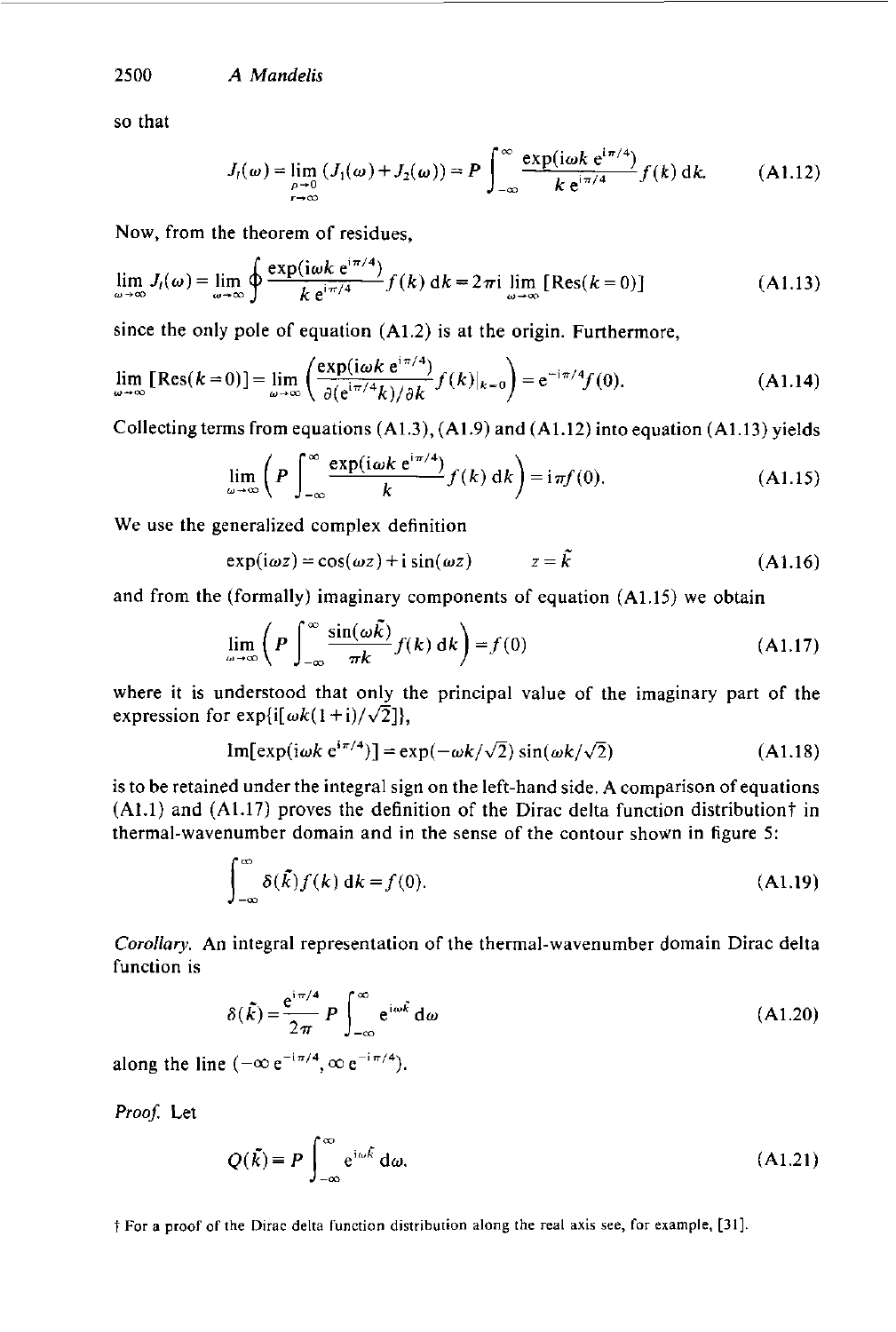Now

$$
Q(\tilde{k}) = \lim_{\omega \to \infty} \left( P \int_{-\omega}^{\omega} e^{i\omega \tilde{k}} d\omega \right)
$$
 (A1.22)

$$
= \lim_{\omega \to \infty} P\left(\frac{1}{i\tilde{k}} e^{i\omega \tilde{k}} \Big|_{-\omega}^{\omega}\right) = \lim_{\omega \to \infty} P\left(2 \frac{\sin(\omega \tilde{k})}{\tilde{k}}\right). \tag{A1.23}
$$

Therefore, using the foregoing theorem,

$$
Q(\tilde{k}) = 2 e^{-i\pi/4} \pi \delta(\tilde{k})
$$
 (A1.24)

and equation **(A1.20)** follows immediately from equations **(A1.21)** and **(A1.24).** 

## **Appendix 2. Integral representation of two-dimensional thermal-wave Green's function for semi-infinite domain**

Consider the modified integral of equation **(35):** 

$$
J(|x-x_0|, |y-y_0|) = P \int_{-\infty}^{\infty} \frac{e^{-\tilde{k}_0|x-x_0|p_{\alpha}}}{\sqrt{1-p_{\alpha}^2}} \exp(-\tilde{k}_0|y-y_0|\sqrt{1-p_{\alpha}^2}) dp_{\alpha}.
$$
 (A2.1)

This integral does not converge in the range  $-\infty < p_\alpha < 0$  for all values of  $|\tilde{A}|$  and  $|\tilde{B}|$ , where  $\tilde{k}_0|x-x_0| = \tilde{A}$  and  $\tilde{k}_0|y-y_0| = \tilde{B}$ ; however, it will be assumed to be well defined momentarily for purposes of functional form definition of *J.* The range of convergence will be discussed later. Letting

$$
p_{\alpha} = \sin(\omega - \phi) \qquad \phi = \tan^{-1}(\tilde{B}/\tilde{A}) \tag{A2.2}
$$

then, for  $p_{\alpha} \rightarrow \pm \infty$ , it follows that

$$
2ip_{\alpha} \approx e^{\pm i\omega} \tag{A2.3}
$$

or

$$
\omega \to \mp i \ln(2p_{\alpha}) \pm \frac{\pi}{2}.
$$
 (A2.4)

Therefore, equation **(A2.1)** may be transformed to

$$
J(|x-x_0|, y-y_0|) = \int_{i\infty-\pi/2}^{-i\infty+\pi/2} \exp[-\tilde{A}\sin(\omega-\phi)-\tilde{B}\cos(\omega-\phi)] d\omega.
$$
 (A2.5)

It is now easy to show that

$$
\tilde{A}\sin(\omega-\phi)+\tilde{B}\cos(\omega-\phi)=\tilde{A}[1+(\tilde{B}/\tilde{A})^2]^{1/2}\sin\omega=\tilde{k}_0|r-r_0|\sin\omega
$$
 (A2.6)

A change in the integration variable of equation  $(A2.5)$  to  $u = i\omega$  yields

$$
J(r - r_0) = -i \int_{-\infty - i\pi/2}^{\infty + i\pi/2} \exp(i\tilde{k}_0 |r - r_0| \sinh u) \, \mathrm{d}u. \tag{A2.7}
$$

Using the definition of the Hankel function of the first kind **[27]:** 

$$
H_v^{(1)}(z) = -\frac{1}{\pi} \int_{-\infty}^{\infty+i\pi} \exp(z \sinh w - vw) dw
$$
 (A2.8)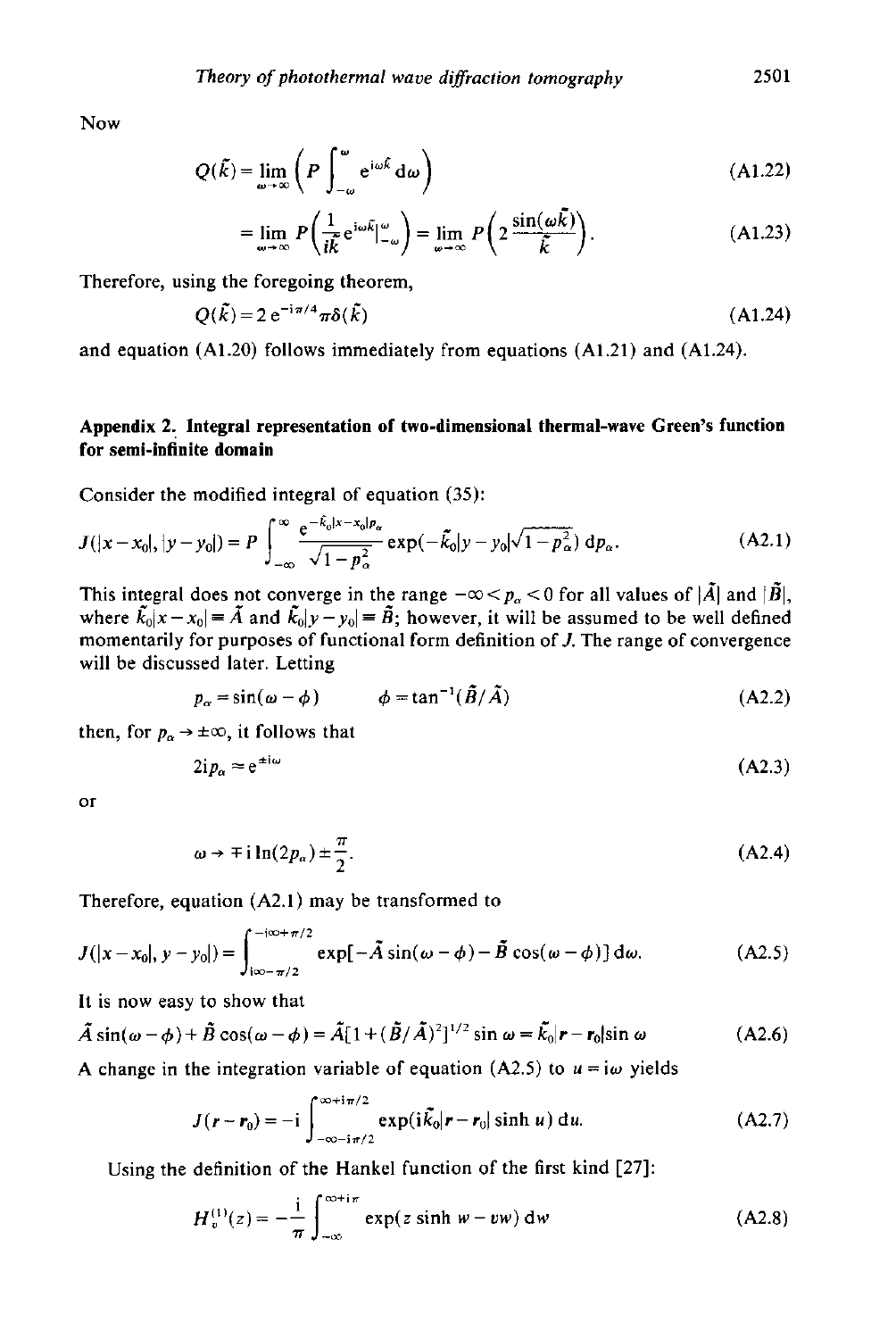we find formally

$$
J(\mathbf{r} - \mathbf{r}_0) \leftrightarrow \pi H_0^{(1)}(i\tilde{k}_0|\mathbf{r} - \mathbf{r}_0|)
$$
 (A2.9)

where the path of integration has yet to be determined.

In exploring the convergence of equation **(A2.7),** the proper integration contour may be determined by requiring the integrand to be bounded at infinity. Let  $u = \eta + i\xi$ :

$$
|\exp(i\tilde{k}_0|\mathbf{r}-\mathbf{r}_0|\sinh u)| = \exp\bigg[-\frac{1}{\sqrt{2}}|\mathbf{r}-\mathbf{r}_0|(\sinh\eta\cos\xi+\cosh\eta\sin\xi)\bigg].
$$
 (A2.10)

Equation **(A2.10)** shows that boundedness is tantamount to

$$
\sinh \eta \cos \xi + \cosh \sin \xi > 0 \tag{A2.11}
$$

or, equivalently,

$$
(\cos \xi > 0) \cap (\sin \xi > 0) \Rightarrow \left[0 \leq \text{Im}(u) \leq \frac{\pi}{2}\right].
$$
 (A2.12)

Therefore, the appropriate representation of  $J(r - r_0)$  consistent with a well-defined integration path is

$$
J(\mathbf{r} - \mathbf{r}_0) = -i \int_{-\infty}^{\infty + i\pi/2} \exp(i\tilde{k}_0|\mathbf{r} - \mathbf{r}_0| \sinh u) du
$$
 (A2.13)

*01* 

$$
J(\mathbf{r} - \mathbf{r}_0) = \frac{\pi}{2} \mathcal{H}_0^{(1)} (i\tilde{k}_0 | \mathbf{r} - \mathbf{r}_0])
$$
 (A2.14)

where the script notation of the Hankel function is introduced as a reminder of its modified definition along the path shown in figure 6 half the extent up the imaginary axis in the *u*-plane, compared to the conventional definition [27] of  $H_0^{(1)}(z)$ . Operationally, the conventional Hankel function  $H_0^{(1)}$  divided by 2 is used (equation **(A2.14))** to account for this integration path difference. From equations (35) and **(A2.141,** and the relation **[32]** 



$$
H_0^{(1)}(iz) = -\frac{2i}{\pi} K_0(z)
$$
 (A2.15)

**Figure** *6.* **Contour** for **the integral (A2.14)**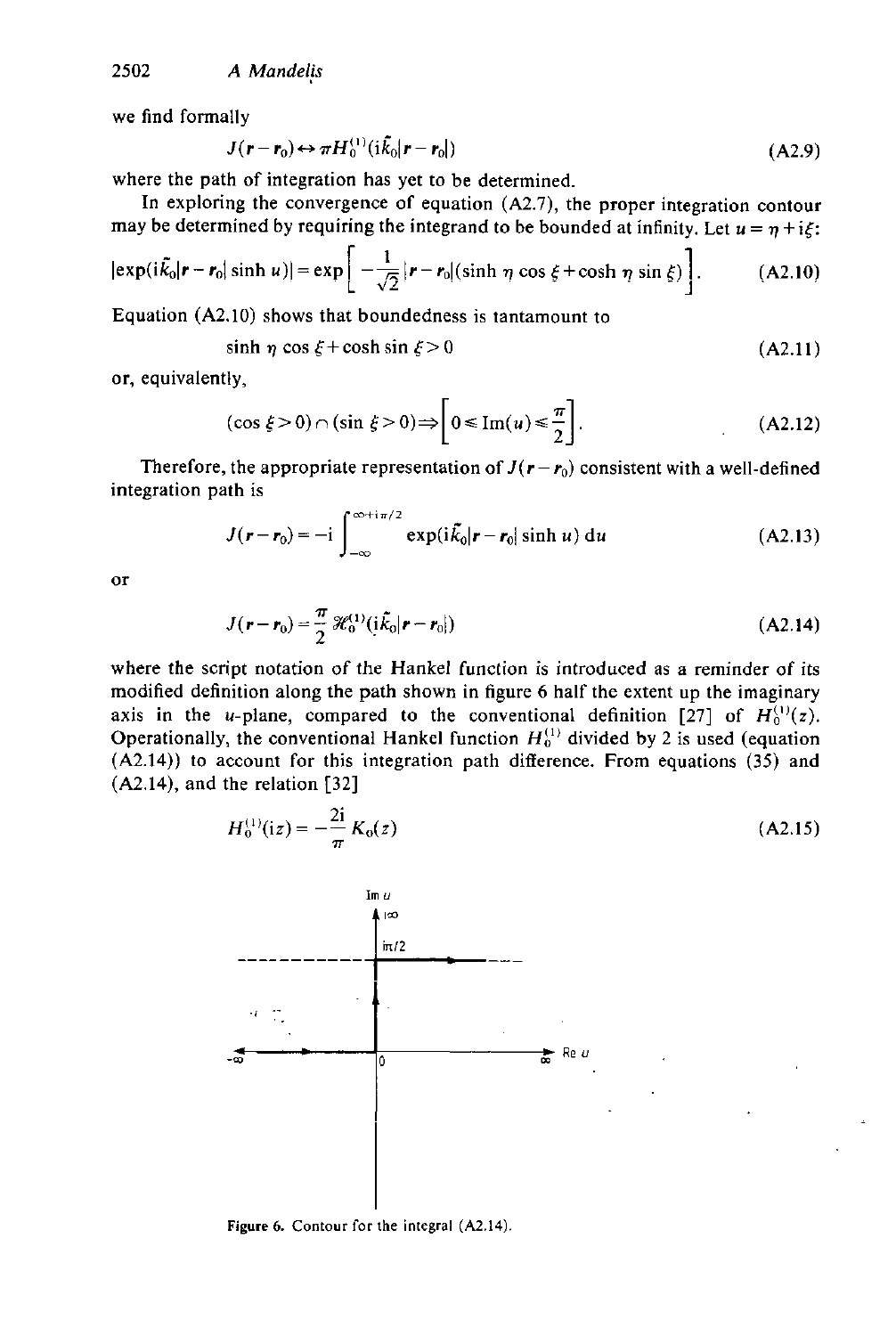where  $K_0$  is the Kelvin function, one obtains

$$
G_0(\mathbf{r} - \mathbf{r}_0) = \frac{e^{-i\pi/4}}{4\pi} \mathcal{K}_0(\tilde{k}_0|\mathbf{r} - \mathbf{r}_0|). \tag{A2.16}
$$

In equation **(A2.16)** the script notation is, once again, a reminder of the origins of the (modified) definition of the Kelvin function in terms of  $\mathcal{H}_0^{(1)}$ , rather than  $H_0^{(1)}$ . It is instructive to note that the conventional zero-order Hankel function of the first kind and of a real argument is obtained in solving the two-dimensional Green's function equation for propagating acoustic waves **[21].** In developing the theory of Mirage effect detection of thermal waves in solids, Kuo **et** *a1* **[33,34]** obtained **a** conventional Kelvin-functional dependence of the temperature field along a two-dimensional crosssection defined by a line (the probe laser beam) and the point of incidence of the pump laser beam onto a solid surface. The present analysis indicates that a modified function is required in order for the solution to be well-defined and bounded.

#### **Appendix 3**

*Theorem.* A Laplace diffraction theorem valid for diffusive thermal-wave scattering media may be constructed in a form analogous to the well-known Fourier diffraction theorem for propagating wavefields (e.g. ultrasonic waves **[17]).** 

*Proof.* Consideration of the expression in parentheses in equation (75) shows that the Laplace transform of the Born field  $T_R$  with respect to  $k_\alpha$  may be written as

$$
\hat{T}_{\rm B}(\tilde{k}_{\alpha}; x_{\rm t}) = -\frac{e^{i\pi/4}}{2k_0} \left( \frac{\hat{H}(\tilde{k}_{\alpha}, -\tilde{k}_{0}\sqrt{1-p_{\alpha}^{2}}; x_{\rm t})}{\sqrt{1-p_{\alpha}^{2}}} \right) \exp(-\tilde{k}_{0}l\sqrt{1-p_{\alpha}^{2}}). \quad (A3.1)
$$

Upon substitution of equation (65) into equation **(A3.1)** 

$$
\hat{T}_{\mathbf{B}}(\tilde{k}_{\alpha}; x_{\mathbf{r}}) = -\frac{e^{i\pi/4}}{4\pi k_0} \left( \frac{\exp(-\tilde{k}_0 I \sqrt{1 - p_{\alpha}^2})}{\sqrt{1 - p_{\alpha}^2}} \right) \oint_{C_{\mathbf{r}}} A_0(\tilde{k}_{\mathbf{x}})
$$
\n
$$
\times \hat{F}(\tilde{k}_{\alpha} - \tilde{k}_{\mathbf{x}}, \tilde{k}_{\beta}^{(-)} - \tilde{k}_{\mathbf{y}}) e^{\tilde{k}_{\mathbf{x}} \mathbf{x}_{\mathbf{r}}} d\mathbf{k}_{\mathbf{x}}.
$$
\n(A3.2)

Now evaluating the Born field (equation (75)) at a point  $x_i$  along the detection line  $y = l$  in figure 1, and replacing the integrand of equation (65) with equation (66) in the representation for *H,* yields

$$
T_{\mathbf{B}}(x_i, l; x_i) = -\frac{e^{i\pi/4}}{8\pi^2 k_0} \oint_{C_{\alpha}} \times dk_{\alpha} \left( \frac{\exp(-\tilde{k}_0 l \sqrt{1 - p_{\alpha}^2})}{\sqrt{1 - p_{\alpha}^2}} \oint_{C_i} h(\tilde{k}_x, \tilde{k}_y, \tilde{k}_{\alpha}) e^{\tilde{k}_x x_i} dk_x \right) e^{\tilde{k}_x x_i}
$$
 (A3.3)

or, rearranging terms,

$$
T_{B}(x_{i}, l; x_{i}) = -\frac{e^{i\pi/4}}{8\pi^{2}k_{0}} \oint_{C_{\alpha}} dk_{\alpha} \oint_{C_{i}} \left( \frac{h(\vec{k}_{x}, \vec{k}_{y}, \vec{k}_{\alpha})}{\sqrt{1-p_{\alpha}^{2}}} \exp(-\tilde{k_{0}}l\sqrt{1-p_{\alpha}^{2}}) \right)
$$
  
× exp( $\tilde{k}_{x}x_{t} + \tilde{k}_{\alpha}x_{i}$ ) d*k<sub>x</sub>*. (A3.4)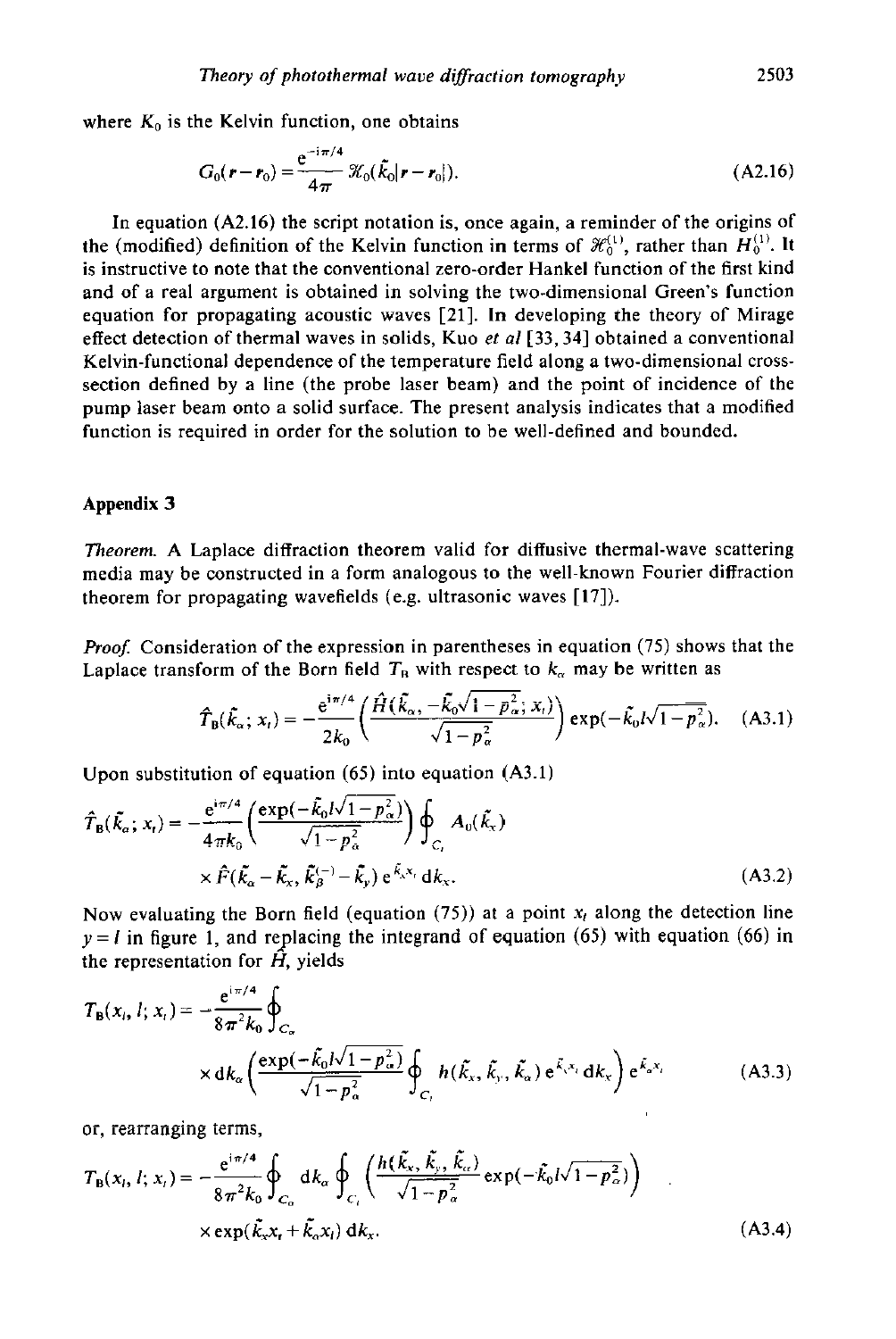Guided by the combination of exponents in equation **(A3.4),** the following twodimensional bilateral Laplace transform definition is convenient:

$$
\hat{t}_{\mathrm{B}}(\tilde{k}_{\alpha},\tilde{k}_{x})\equiv\int_{-\infty}^{\infty}\int T_{\mathrm{B}}(x_{i},l;x_{i})\,\mathrm{e}^{-(\tilde{k}_{x}x_{i}+\tilde{k}_{\alpha}x_{i})}\,\mathrm{d}x_{i}\,\mathrm{d}x_{i}.\tag{A3.5}
$$

Inspection of the right-hand side of equation  $(A3.4)$  readily identifies  $\hat{t}_B$  explicitly:

$$
\hat{t}_{\rm B}(\tilde{k}_{\alpha},\tilde{k}_{\alpha})=-\frac{\mathrm{e}^{i\pi/4}}{2k_0}\left(\frac{h(\tilde{k}_{\alpha},\tilde{k}_{\rm p},\tilde{k}_{\alpha})}{\sqrt{1-p_{\alpha}^2}}\right)\exp(-\tilde{k}_{0}l\sqrt{1-p_{\alpha}^2}).
$$
\n(A3.6)

Finally, use of equation *(66)* gives an expression relating spectrally (i.e. in spatial frequency domain) the two-dimensional Laplace transform of the Born field over the scanned input line and detection line coordinates  $(x_i, x_i)$ , to the two-dimensional Laplace transform of the object scattering field  $F(r_0)$  over the coordinates of the probe region  $R_0$ :

$$
\hat{t}_{\rm B}(\tilde{f}_{\alpha},\tilde{f}_{\alpha}) = -\frac{\mathrm{e}^{\mathrm{i}\pi/4}}{4\pi f_0} \left( \frac{\exp[-2\pi \tilde{f}_0 I \sqrt{1 - (f_{\alpha}/f_0)^2}]}{\sqrt{1 - (f_{\alpha}/f_0)^2}} \right) A_0(\tilde{f}_{\alpha}) \hat{F}(\tilde{f}_{\alpha} - \tilde{f}_{\alpha}, \tilde{f}_{\beta}^{(-)} - \tilde{f}_{\gamma}). \tag{A3.7}
$$

Equation **(A3.7)** can be construed to be the desired Laplace diffraction theorem, linking the transform of the (experimentally measurable) scattered thermal-wavefield to the transform of the scatterer to be determined tomographically, modified by the spectral distribution of the incident photothermal aperture *Ao,* represented by the laser beam waist intensity profile at the material surface of incidence.

#### References

- **[I]** BUSS^ **G 1985** *IEEE Trans. Sonic3 Ulrrosonics* **SU-32** *<sup>355</sup>*
- [2] Sawada **T,** Shimizu **H** and Oda **S 1981** *Japon J. Appl. Phys. 20* L25 **Busse** G and **Rosencwaig** A **1980** *Appl. Phys.* **Lerr. 36 815 Arnold** W, Hoffman B and **Willems H 1986** *Z. Phys.* **B** *64* **<sup>31</sup>**
- [3] Luukkala M **1980** *Scanned Image Microscopy* ed E A Ash (London: Academic) **p** 273 Faria **Jr** I F, Ghizoni C C and Miranda L C M **1985** *Appl. Phys. Leu.* **47 1154**
- **[4j Wang Y H. Thomas R i** and tiawkins G **F i9i8** *Appi. Ryr. L-ii.* **32** *<sup>53</sup>* **Thomas** R L, Pouch J J, Wong Y **H,** Favro L **D,** Kuo P K and **Rasencwaig** A **1980** J. *Appl. Phy.* **51 I152**
- **[5]** Murphy **J C** and Aamadt L C **1981** *Appl. Phys. Leil.* **38 196**  Fournier **D and** Boccara A C **1980** *Scanned Image Microscopy* ed E A Ash (London: Academic) p **347**
- **[6]** Nardal PE and Kanstad **<sup>S</sup>**0 **1981** Scanned *Image Microscopy* ed E A Ash (London: Academic) **p <sup>331</sup> Busse G 1981** *Opt. Commun.* **36 441**
- **[7] Busse G** and **Renk** K F **1983** *Appl. Phys. Lerr.* **42 366 Busse G 1983** *J. Physique* **44 C6-471**
- **[8]** Mandelis **A** and **Leung** K F **1991** *J. Opt Soc. Am.* A **8 186**
- **[9]** Miesrkowski M and Mandelis A **1990** *1. Opr. Soc. Am.* A *7* 552
- **[IO]** Faurnier **D,** Lepaulre F and Boccara A C **1983** *J. Physique* **44 C6-479**
- [Ill Mundidasa M and Mandelis A **1991** *1. Opr.* **Soc. Am.** in **press**
- **[I21 Vaez lravani** M and Wickramasinghe **H** K **1985** *J. Appl. Phyr.* **58** 122
- **[I31** Favro **L** D, Kuo P-K and Thomas R L **1987** *Phorooeourtieond Thermal Waur Phenomena in Semieonduc-IOIS* ed A Mandelis (New York: North-Holland) ch **4**
- **[I41 Vaez** lravani M and Nikoonahad M **1987** I. *Appl. Phys.* **62 <sup>4065</sup>**
- **[I51** Mandelis A **1989** *1. Opr.* **Sac.** *Am.* A *6* **298**
- **[I61** Stark **H** (ed) **1987** *Image Recovery:* Theory *and Appiicorion* (Orlando, FL Academic)
- **[I71 Kak** A **C** and **Slaney** M **1988** *Principle\$ of Computerized Tomographic Imaging* **(New** York: **IEEE** Press) **ch 4**
- **[I81 Carslaw H S** and **Jaeger** J C **1959** *Conducrion of* Hear *in Solids* 2nd **edn** (Oxford: Clarendon) ch 1